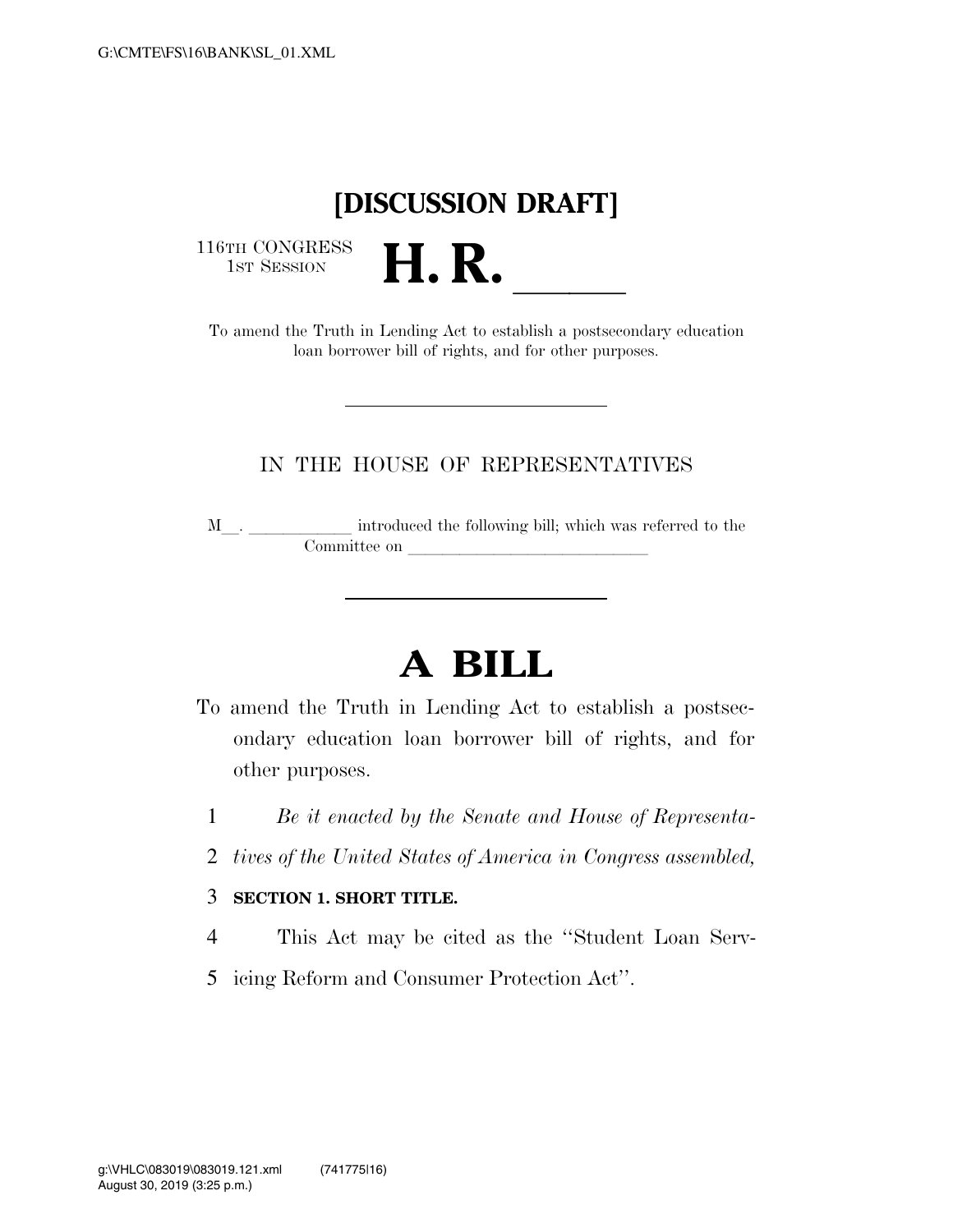| 1              | SEC. 2. POSTSECONDARY EDUCATION LOAN BORROWER               |
|----------------|-------------------------------------------------------------|
| $\overline{2}$ | <b>BILL OF RIGHTS.</b>                                      |
| 3              | Chapter 2 of the Truth in Lending Act $(15 \text{ U.S.C.})$ |
| $\overline{4}$ | $1631$ et seq.) is amended—                                 |
| 5              | $(1)$ by redesignating section 140A as section              |
| 6              | 140B;                                                       |
| 7              | $(2)$ by inserting after section 140 the following:         |
| 8              | "§140A. Postsecondary education loan borrower bill          |
| 9              | of rights                                                   |
| 10             | "(a) DEFINITIONS.—In this paragraph:                        |
| 11             | "(1) BORROWER.—The term 'borrower' means                    |
| 12             | the person to whom a postsecondary education loan           |
| 13             | is extended.                                                |
| 14             | "(2) CHARGE OFF.—The term 'charge off'                      |
| 15             | means charge to profit and loss, or subject to any          |
| 16             | similar action.                                             |
| 17             | (3)<br>COVERED LENDER, SERVICER, OR AS-                     |
| 18             | SIGNEE.—The term 'covered lender, servicer, or as-          |
| 19             | signee' means—                                              |
| 20             | $\lq\lq$ an eligible lender (as defined under               |
| 21             | section 435 of the Higher Education Act of                  |
| 22             | 1965) of a loan made, insured, or guaranteed                |
| 23             | under part B of title IV of the Higher Edu-                 |
| 24             | cation Act of 1965;                                         |
| 25             | $\cdot$ (B) any entity with which the Secretary             |
| 26             | of Education enters into a contract under sec-              |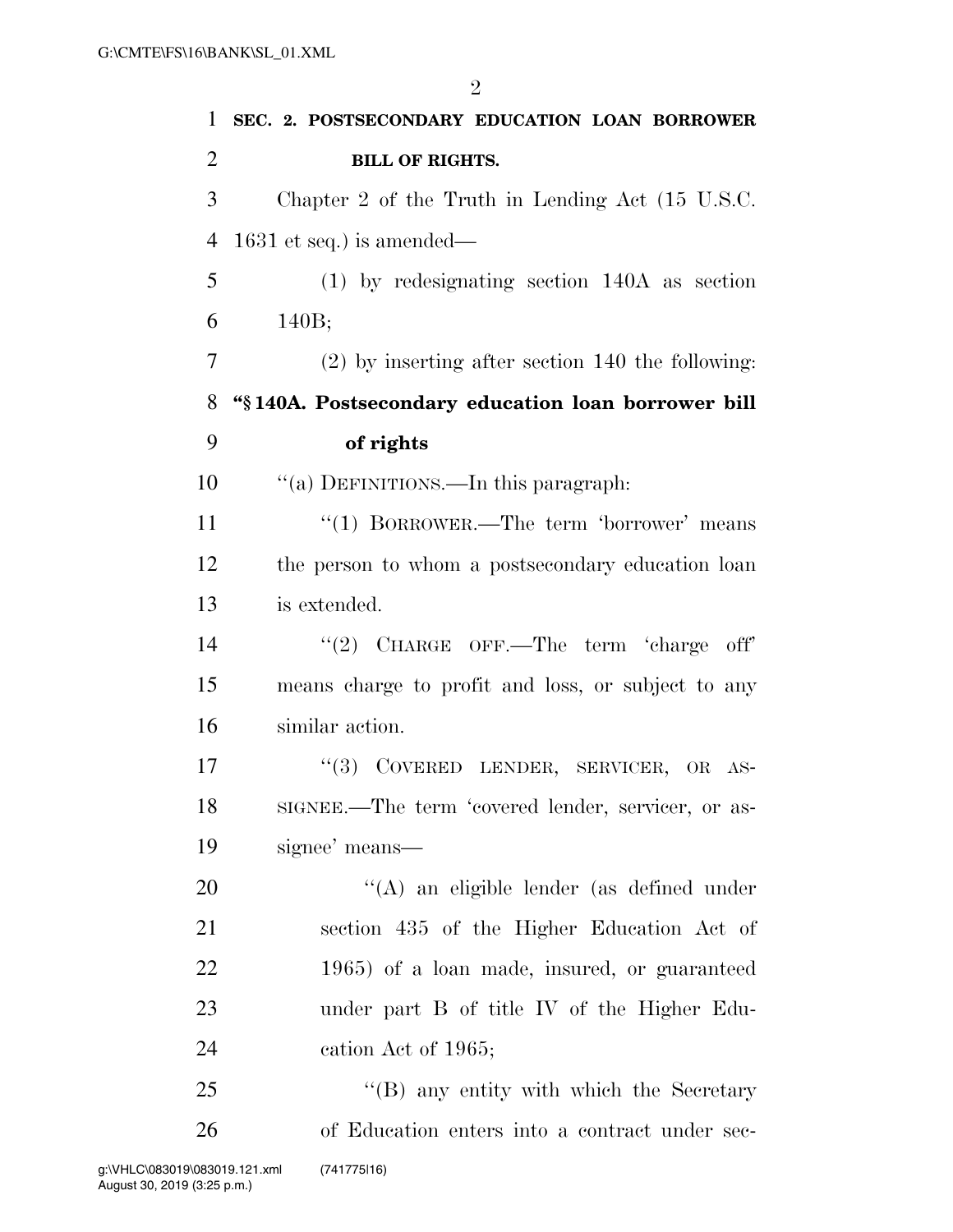| $\mathbf{1}$   | tion 456 of the Higher Education Act of 1965        |
|----------------|-----------------------------------------------------|
| $\overline{2}$ | for origination, servicing, or collection described |
| 3              | in subsection (b) of such section 456 and is en-    |
| $\overline{4}$ | gaged in the provision of, or offering, servicing,  |
| 5              | or collections regardless of whether the Sec-       |
| 6              | retary identifies the entity as a 'servicer' in     |
| 7              | such contract;                                      |
| 8              | "(C) a private educational lender (as de-           |
| 9              | fined under section $140(a)$ ;                      |
| 10             | $\lq\lq$ (D) any other person or entity engaged in  |
| 11             | the business of securing, making, or extending      |
| 12             | postsecondary education loans on behalf of a        |
| 13             | person or entity described in subparagraph $(A)$    |
| 14             | or $(C)$ ; or                                       |
| 15             | "(E) any other holder of a postsecondary            |
| 16             | education loan other than the Secretary of Edu-     |
| 17             | cation.                                             |
| 18             | $``(4)$ POSTSECONDARY EDUCATION LOAN.—The           |
| 19             | term 'postsecondary education loan' means—          |
| 20             | "(A) a private education loan (as defined           |
| 21             | under section $140(a)$ ; or                         |
| 22             | "(B) a loan made, insured, or guaranteed            |
| 23             | under title IV of the Higher Education Act of       |
| 24             | 1965.                                               |
| 25             | "(5) QUALIFIED WRITTEN REQUEST.—                    |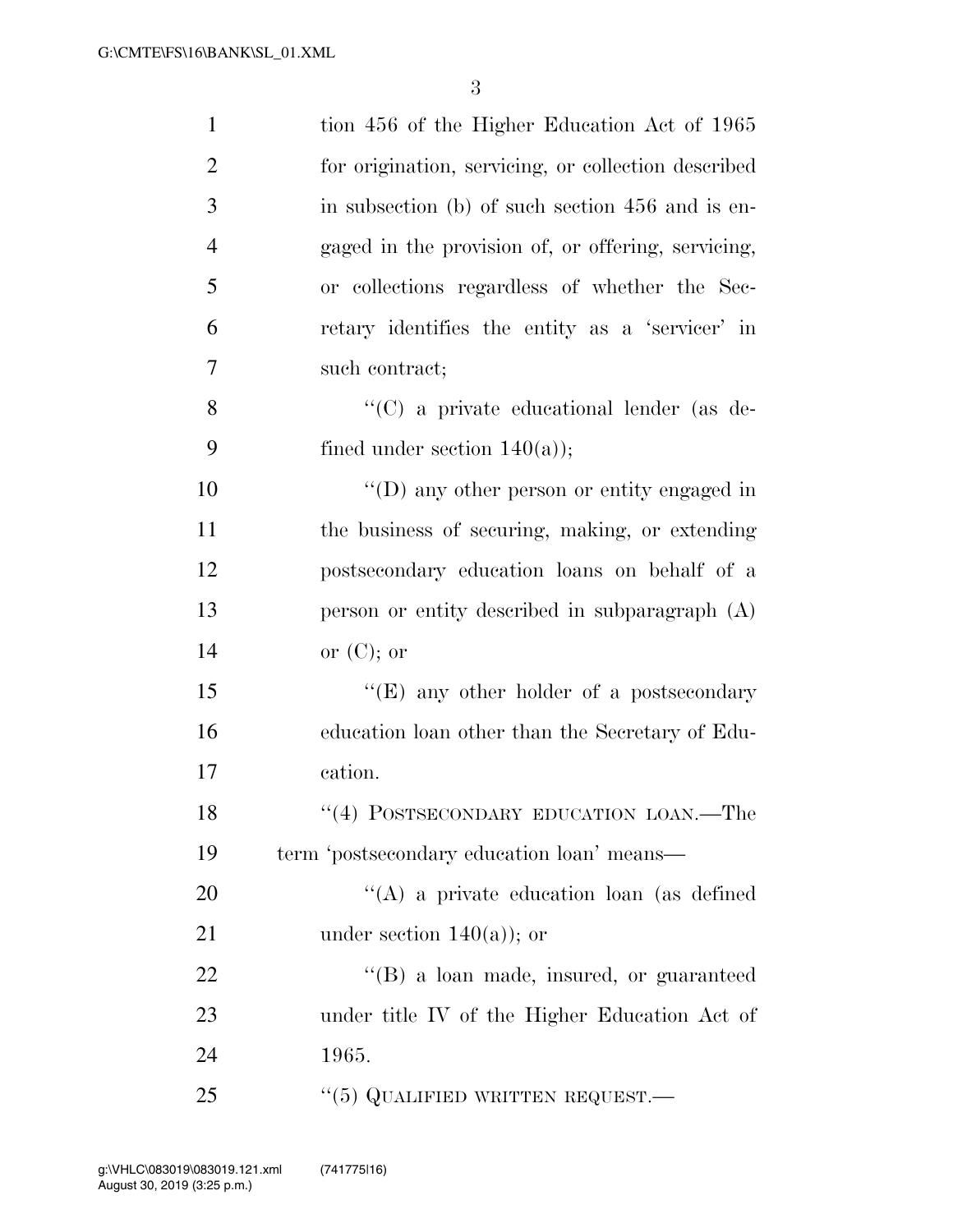| $\mathbf{1}$   | "(A) IN GENERAL.—The term 'qualified               |
|----------------|----------------------------------------------------|
| $\overline{2}$ | written request' means a written correspond-       |
| 3              | ence of a borrower (other than notice on a pay-    |
| $\overline{4}$ | ment medium supplied by the postsecondary          |
| 5              | educational lender or servicer) transmitted by     |
| 6              | mail, facsimile, or electronically through an      |
| 7              | email address or website designated by the cov-    |
| 8              | ered lender, servicer, or assignee to receive com- |
| 9              | munications from borrowers that—                   |
| 10             | "(i) includes, or otherwise enables the            |
| 11             | covered lender, servicer, or assignee to           |
| 12             | identify, the name and account of the bor-         |
| 13             | rower; and                                         |
| 14             | "(ii) includes, to the extent applica-             |
| 15             | $ble-$                                             |
| 16             | "(I) sufficient detail regarding                   |
| 17             | the information sought by the bor-                 |
| 18             | rower; or                                          |
| 19             | $\lq\lq$ (II) a statement of the reasons           |
| 20             | for the belief of the borrower that                |
| 21             | there is an error regarding the ac-                |
| 22             | count of the borrower.                             |
| 23             | "(B) CORRESPONDENCE DELIVERED<br><b>TO</b>         |
| 24             | OTHER ADDRESSES.-                                  |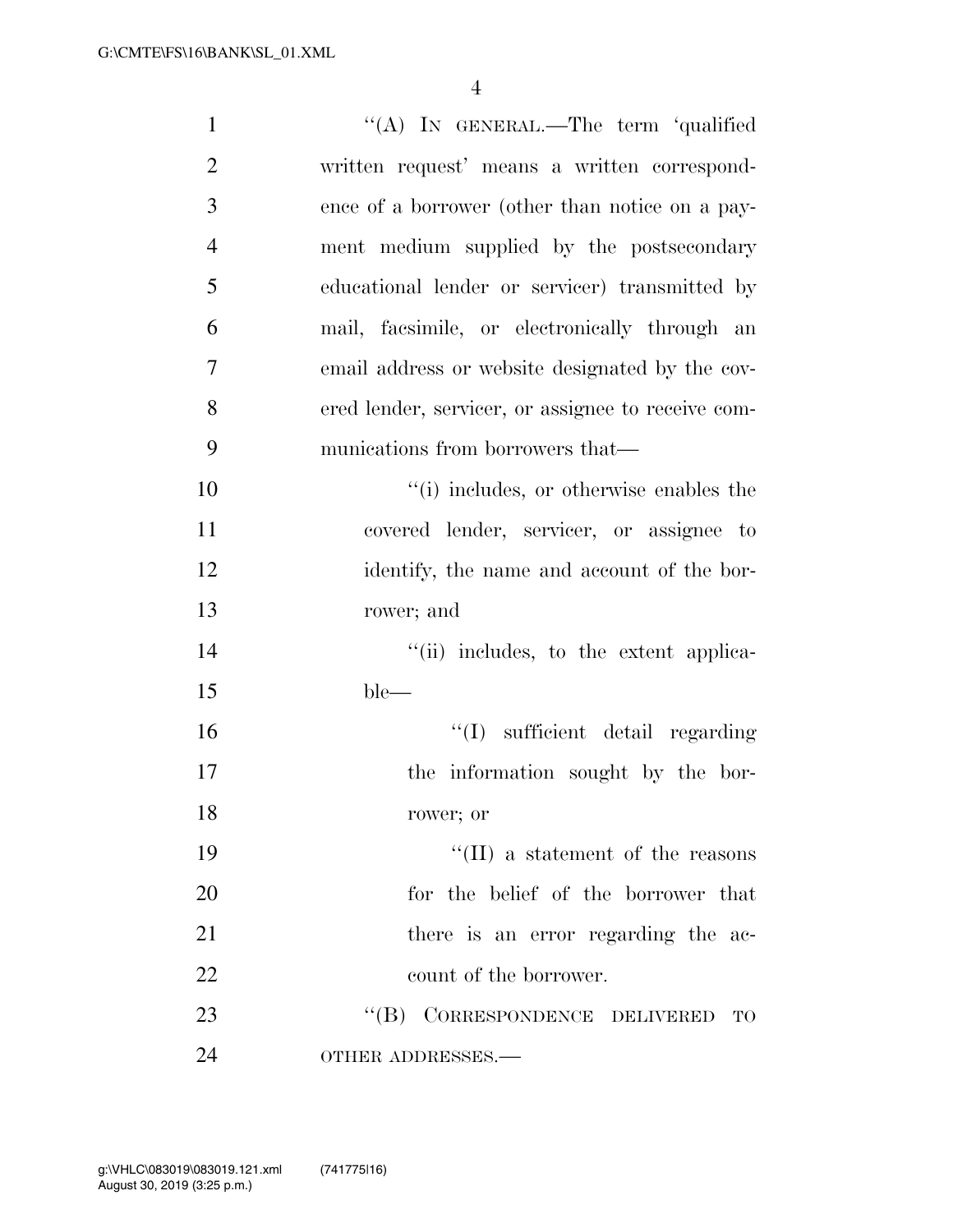| $\mathbf{1}$   | "(i) IN GENERAL.—A written cor-               |
|----------------|-----------------------------------------------|
| $\overline{2}$ | respondence of a borrower is a qualified      |
| 3              | written request if the written correspond-    |
| $\overline{4}$ | ence is transmitted to and received by a      |
| 5              | covered lender, servicer, or assignee at a    |
| 6              | mailing address, facsimile number, email      |
| $\overline{7}$ | address, or website address other than the    |
| 8              | address or number designated by that cov-     |
| 9              | ered lender, servicer, or assignee r to re-   |
| 10             | ceive communications from borrowers but       |
| 11             | the written correspondence meets the re-      |
| 12             | quirements under clauses (i) and (ii) of      |
| 13             | subparagraph $(A)$ .                          |
| 14             | "(ii) DUTY TO TRANSFER.—A covered             |
| 15             | lender, servicer, or assignee shall, within a |
| 16             | reasonable period of time, transfer a writ-   |
| 17             | ten correspondence of a borrower received     |
| 18             | by the covered lender, servicer, or assignee  |
| 19             | at a mailing address, facsimile number,       |
| 20             | email address, or website address other       |
| 21             | than the address or number designated by      |

22 that covered lender, servicer, or assignee to

receive communications from borrowers to

the correct address or appropriate office or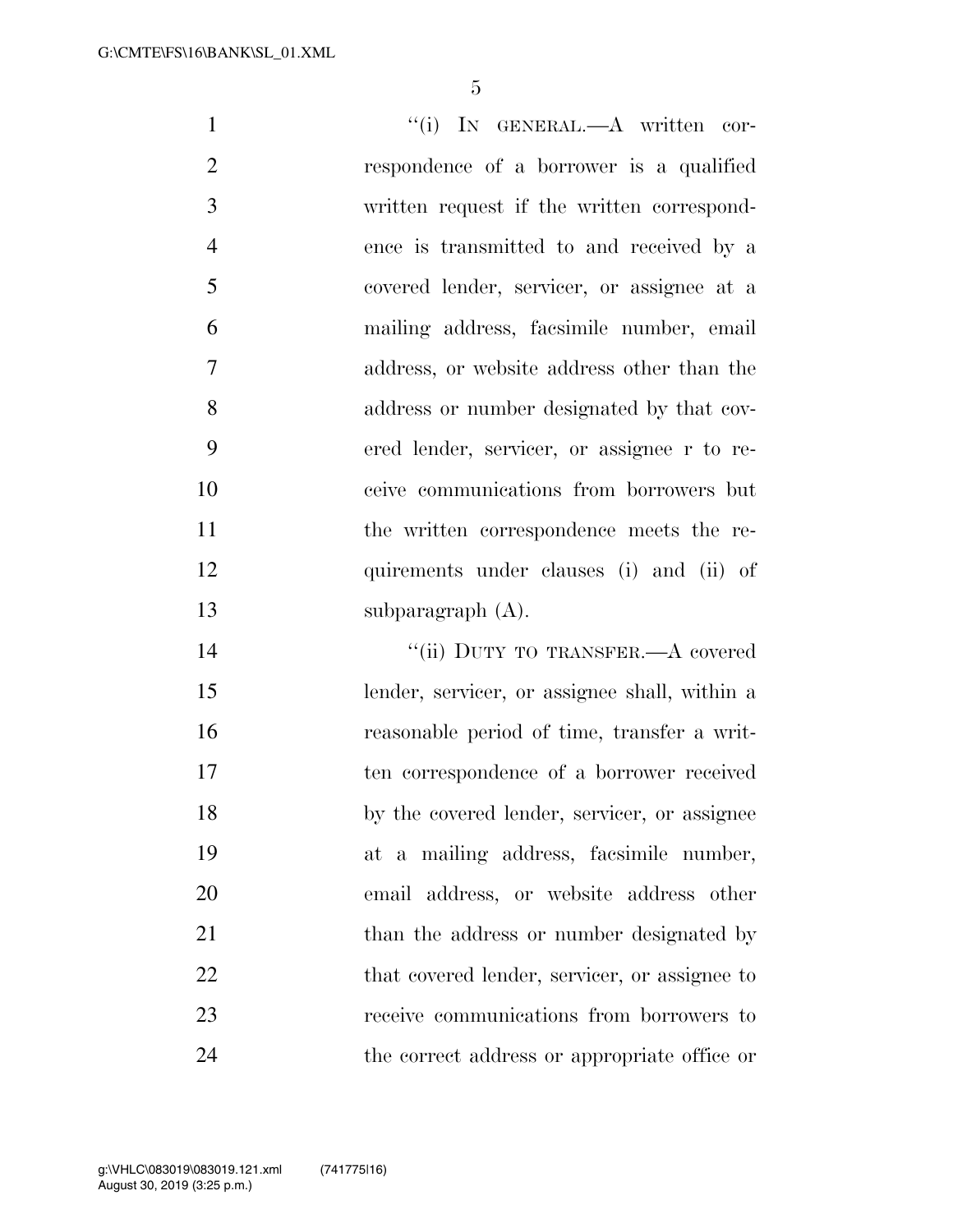1 other unit of the covered lender, servicer, or assignee.

3 "(iii) DATE OF RECEIPT.—A written correspondence of a borrower transferred in accordance with clause (i) shall be deemed to be received by the covered lend- er, servicer, or assignee on the date on which the written correspondence is trans- ferred to the correct address or appro- priate office or other unit of the covered 11 lender, servicer, or assignee.

12 ''(6) SERVICING.—The term 'servicing' means 1 or more of the following:

 ''(A) Receiving any scheduled periodic pay- ments from a borrower or notification of such payments pursuant to the terms of a postsec- ondary education loan or contract governing the servicing.

19 ''(B) Applying payments to the borrower's account pursuant to the terms of the postsec- ondary education loan or the contract governing 22 the servicing.

23 "'(C) Maintaining account records for a postsecondary education loan.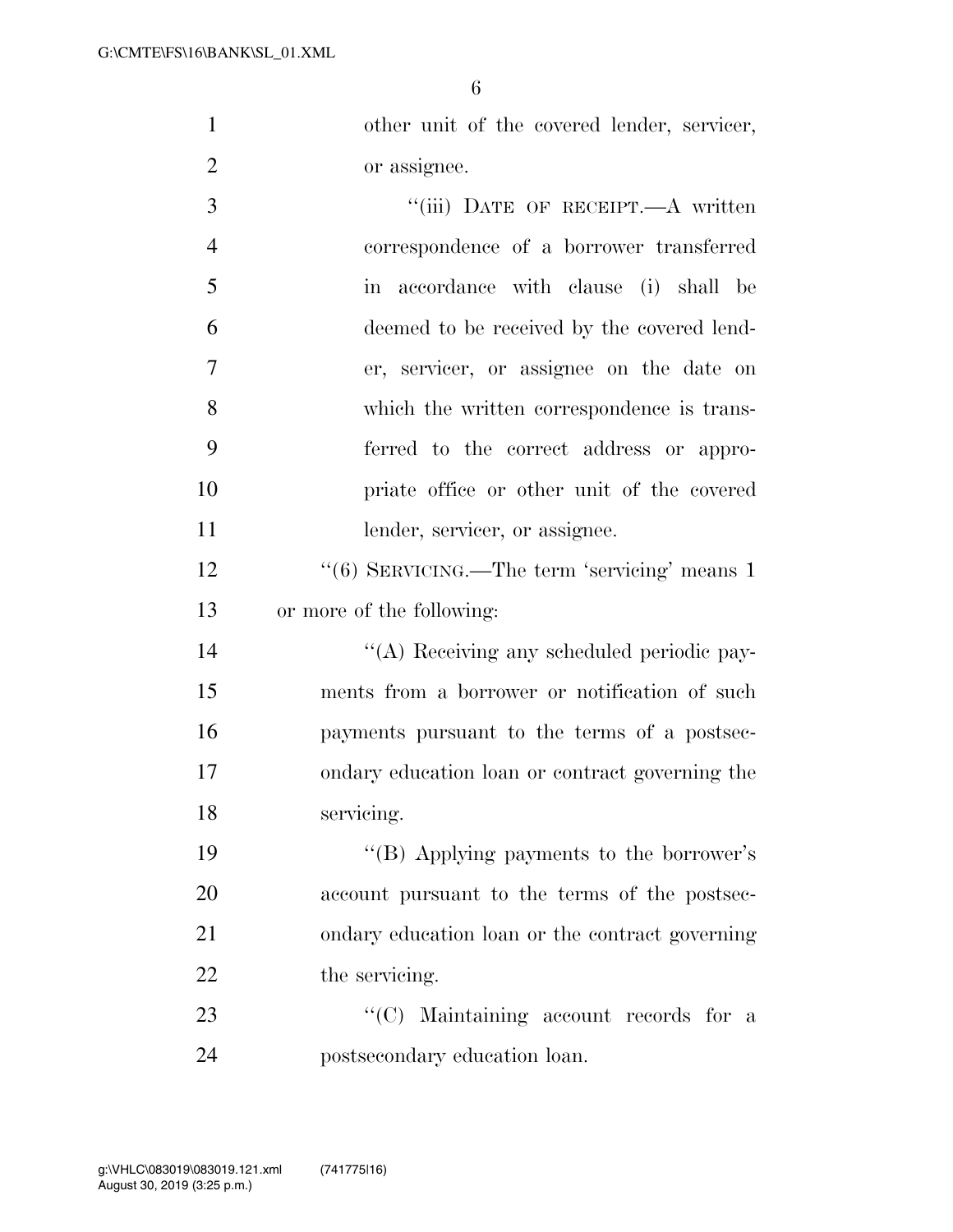| $\mathbf{1}$   | "(D) Communicating with a borrower re-                     |
|----------------|------------------------------------------------------------|
| $\overline{2}$ | garding a postsecondary education loan on be-              |
| 3              | half of the covered lender, servicer, or assignee.         |
| $\overline{4}$ | $\lq\lq(E)$ Interactions with a borrower, includ-          |
| 5              | ing activities to help prevent default on obliga-          |
| 6              | arising from postsecondary education<br>tions              |
| 7              | loans, conducted to facilitate the activities de-          |
| 8              | scribed in subparagraph $(A)$ or $(B)$ .                   |
| 9              | "(b) SALE, TRANSFER, OR ASSIGNMENT.—If the                 |
| 10             | sale, other transfer, assignment, or transfer of servicing |
| 11             | obligations of a postsecondary education loan results in   |
| 12             | a change in the identity of the party to whom the borrower |
| 13             | must send subsequent payments or direct any communica-     |
| 14             | tions concerning the loan—                                 |
| 15             | $\lq(1)$ the transferor shall—                             |
| 16             | "(A) notify the borrower, in writing, in                   |
| 17             | simple and understandable terms, not fewer                 |
| 18             | than 45 days before transferring a legally en-             |
| 19             | forceable right to receive payment from the bor-           |
| 20             | rower on such loan, of-                                    |
| 21             | "(i) the sale or other transfer, assign-                   |
| 22             | ment, or transfer of servicing obligations;                |
| 23             | "(ii) the identity of the transferee;                      |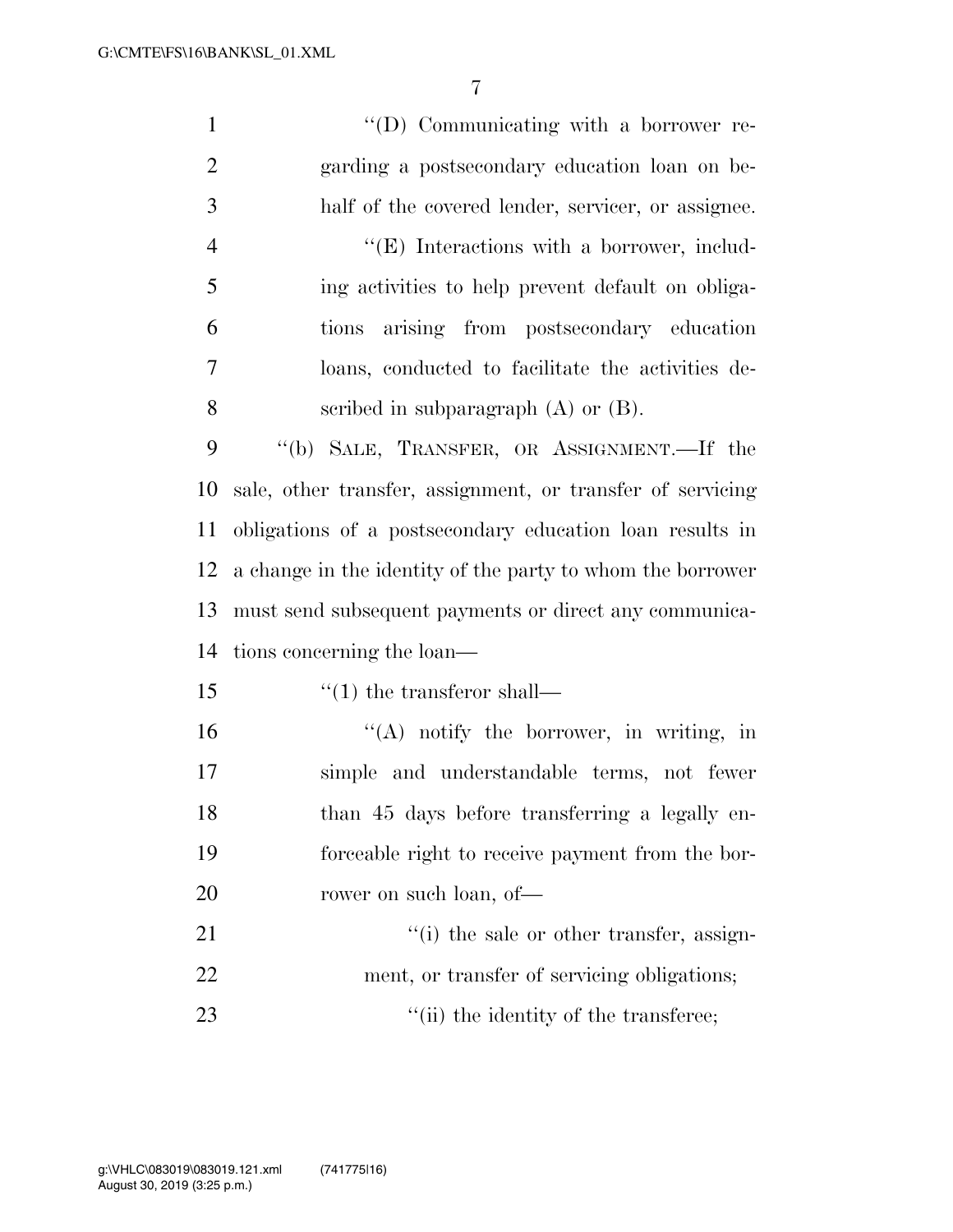| $\mathbf{1}$   | "(iii) the name, address, and email                 |
|----------------|-----------------------------------------------------|
| $\overline{2}$ | address of the party to whom subsequent             |
| $\mathfrak{Z}$ | payments or communications must be sent;            |
| $\overline{4}$ | $f'(iv)$ the telephone numbers and                  |
| 5              | websites of both the transferor and the             |
| 6              | transferee;                                         |
| 7              | $f'(v)$ the effective date of the sale,             |
| 8              | transfer, or assignment;                            |
| 9              | $\lq\lq$ (vi) the date on which the transferor      |
| 10             | will stop accepting payment; and                    |
| 11             | "(vii) the date on which the transferee             |
| 12             | will begin accepting payment;                       |
| 13             | "(B) forward any payment from a bor-                |
| 14             | rower with respect to such postsecondary edu-       |
| 15             | cation loan to the transferee, immediately upon     |
| 16             | receiving such payment, during the 60-day pe-       |
| 17             | riod beginning on the date on which the trans-      |
| 18             | feror stops accepting payment of such postsec-      |
| 19             | ondary education loan;                              |
| 20             | $\lq\lq$ (C) provide to the transferee all borrower |
| 21             | information and complete payment history in-        |
| 22             | formation for any such postsecondary education      |
| 23             | loans; and                                          |
| 24             | $\cdot\cdot(2)$ the transferee shall—               |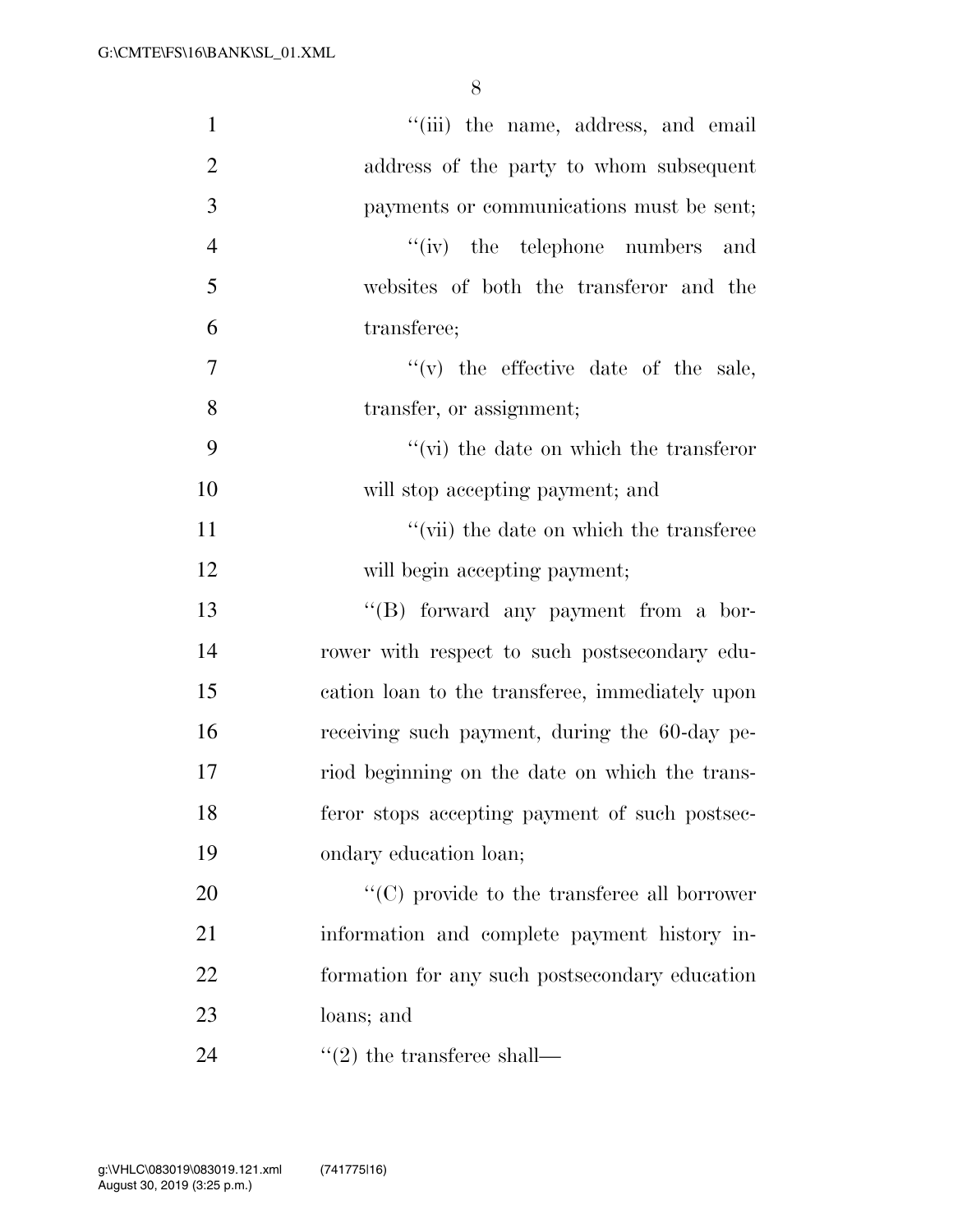| $\mathbf{1}$   | $\lq($ A) notify the borrower, in writing, in    |
|----------------|--------------------------------------------------|
| $\overline{2}$ | simple and understandable terms, not fewer       |
| 3              | than 45 days before acquiring a legally enforce- |
| $\overline{4}$ | able right to receive payment from the borrower  |
| 5              | on such loan, of—                                |
| 6              | "(i) the sale or other transfer, assign-         |
| $\overline{7}$ | ment, or transfer of servicing obligations;      |
| 8              | "(ii) the identity of the transferor;            |
| 9              | "(iii) the name, address, and email              |
| 10             | address of the party to whom subsequent          |
| 11             | payments or communications must be sent;         |
| 12             | $f'(iv)$ the telephone numbers and               |
| 13             | websites of both the transferor and the          |
| 14             | transferee;                                      |
| 15             | $f'(v)$ the effective date of the sale,          |
| 16             | transfer, assignment, or transfer of serv-       |
| 17             | icing obligations;                               |
| 18             | $\lq\lq$ (vi) the date on which the transferor   |
| 19             | will stop accepting payment; and                 |
| 20             | "(vii) the date on which the transferee          |
| 21             | will begin accepting payment;                    |
| 22             | $\lq\lq (B)$ accept as on-time and may not im-   |
| 23             | pose any late fee or finance charge for any pay- |
| 24             | ment from a borrower with respect to such        |
| 25             | postsecondary education loan that is forwarded   |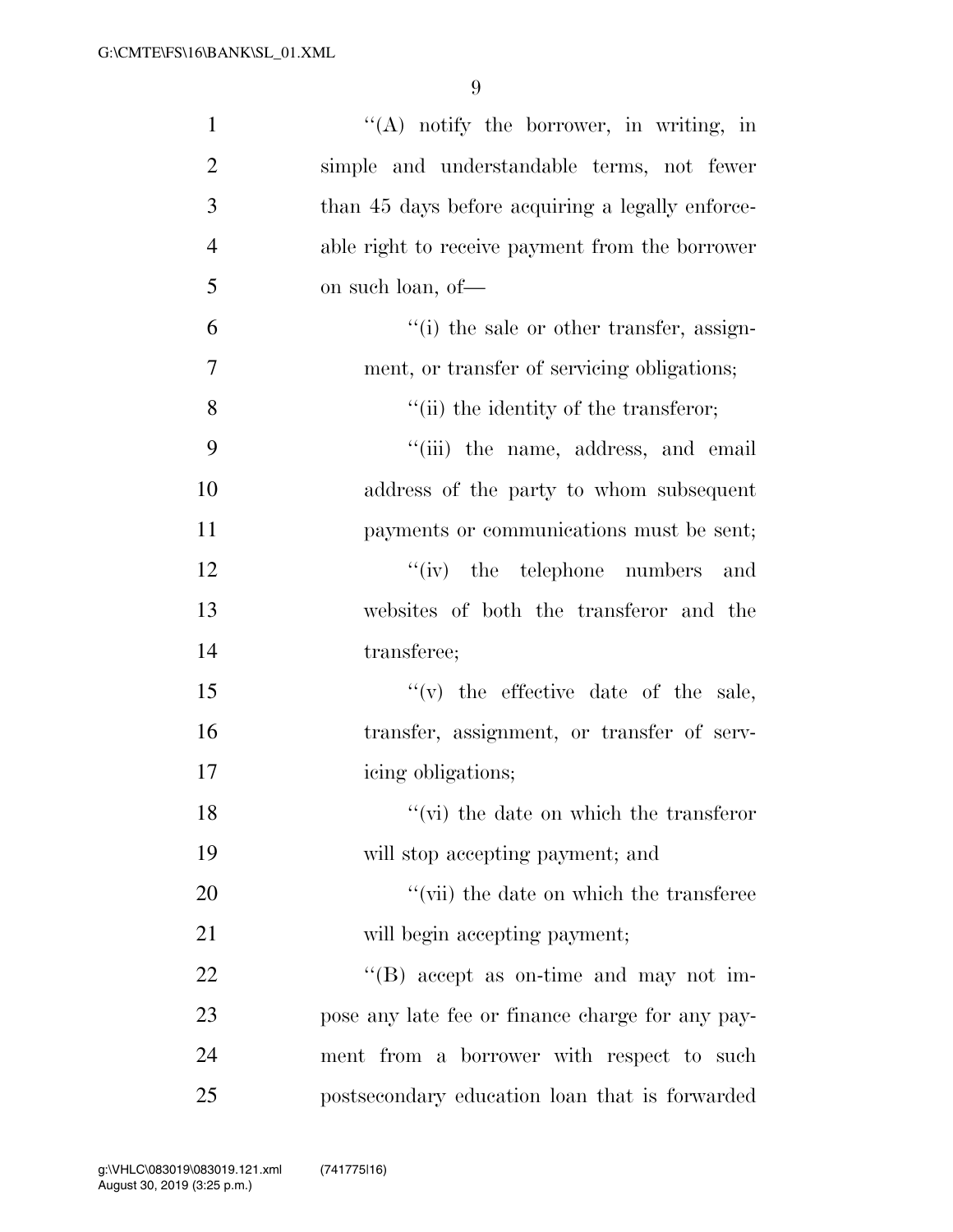| $\mathbf{1}$   | from the transferor during the 90-day period            |
|----------------|---------------------------------------------------------|
| $\overline{2}$ | beginning on the date on which the transferor           |
| 3              | stops accepting payment, if the transferor re-          |
| $\overline{4}$ | ceives such payment on or before the applicable         |
| 5              | due date, including any grace period;                   |
| 6              | "(C) provide borrowers a simple, online                 |
| 7              | process for transferring existing electronic fund       |
| 8              | transfer authority; and                                 |
| 9              | "(D) honor any promotion or benefit avail-              |
| 10             | able or granted to the borrower or advertised by        |
| 11             | the previous owner or transferor of such post-          |
| 12             | secondary education loan.                               |
| 13             | "(c) MATERIAL CHANGE IN MAILING ADDRESS OR              |
| 14             | PROCEDURE FOR HANDLING PAYMENTS.                        |
|                |                                                         |
| 15             | "(1) IN GENERAL.—If a covered lender,                   |
| 16             | servicer, or assignee makes a change in the mailing     |
| 17             | address, office, or procedures for handling payments    |
| 18             | with respect to any postsecondary education loan,       |
| 19             | the covered lender, servicer, or assignee shall clearly |
| 20             | and conspicuously notify the borrower in writing and    |
| 21             | through the borrower's preferred or designated          |
| 22             | method of communication not less than 45 calendar       |
| 23             | days in advance of such change.                         |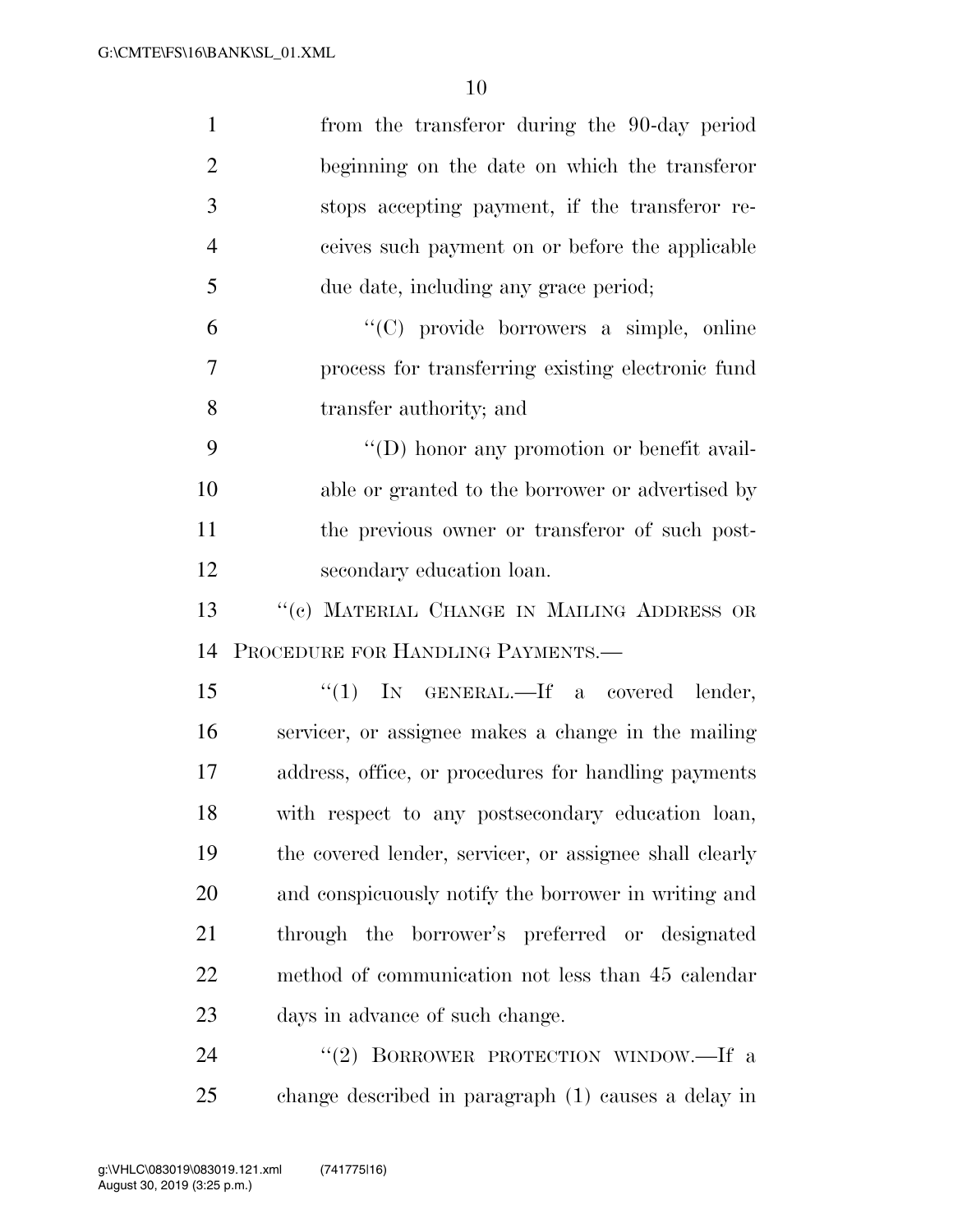| $\mathbf{1}$   | the crediting of the account of the borrower made          |
|----------------|------------------------------------------------------------|
| $\overline{2}$ | during the 90-day period following the date on which       |
| 3              | such change took effect, the covered lender, servicer,     |
| 4              | or assignee may not impose on the borrower any             |
| 5              | negative consequences, including negative credit re-       |
| 6              | porting, lost eligibility in borrower benefits, late fees, |
| 7              | interest capitalization, or other financial injury.        |
| 8              | "(3) LOAN FORGIVENESS PROGRAMS.—For pur-                   |
| 9              | poses of any public or private loan forgiveness pro-       |
| 10             | gram that applies to a postsecondary education loan,       |
| 11             | such program shall not be tolled during the 90-day         |
| 12             | period following the date on which a change de-            |
| 13             | scribed under paragraph (1) takes effect.                  |
| 14             | "(d) INTEREST RATE AND TERM CHANGES FOR CER-               |
| 15             | TAIN POSTSECONDARY EDUCATION LOANS.                        |
| 16             | "(1) NOTIFICATION REQUIREMENTS.-                           |
| 17             | "(A) IN GENERAL.—Except as provided in                     |
| 18             | paragraph (3), a covered lender, servicer, or as-          |
| 19             | signee shall provide written notice to a borrower          |
| 20             | of any material change in the terms of the post-           |
| 21             | secondary education loan, including an increase            |
| 22             | in the interest rate, not later than 45 days be-           |
| 23             | fore the effective date of the change or increase.         |
| 24             | "(B) MATERIAL CHANGES IN TERMS.—The                        |
| 25             | Bureau shall, by regulation, establish guidelines          |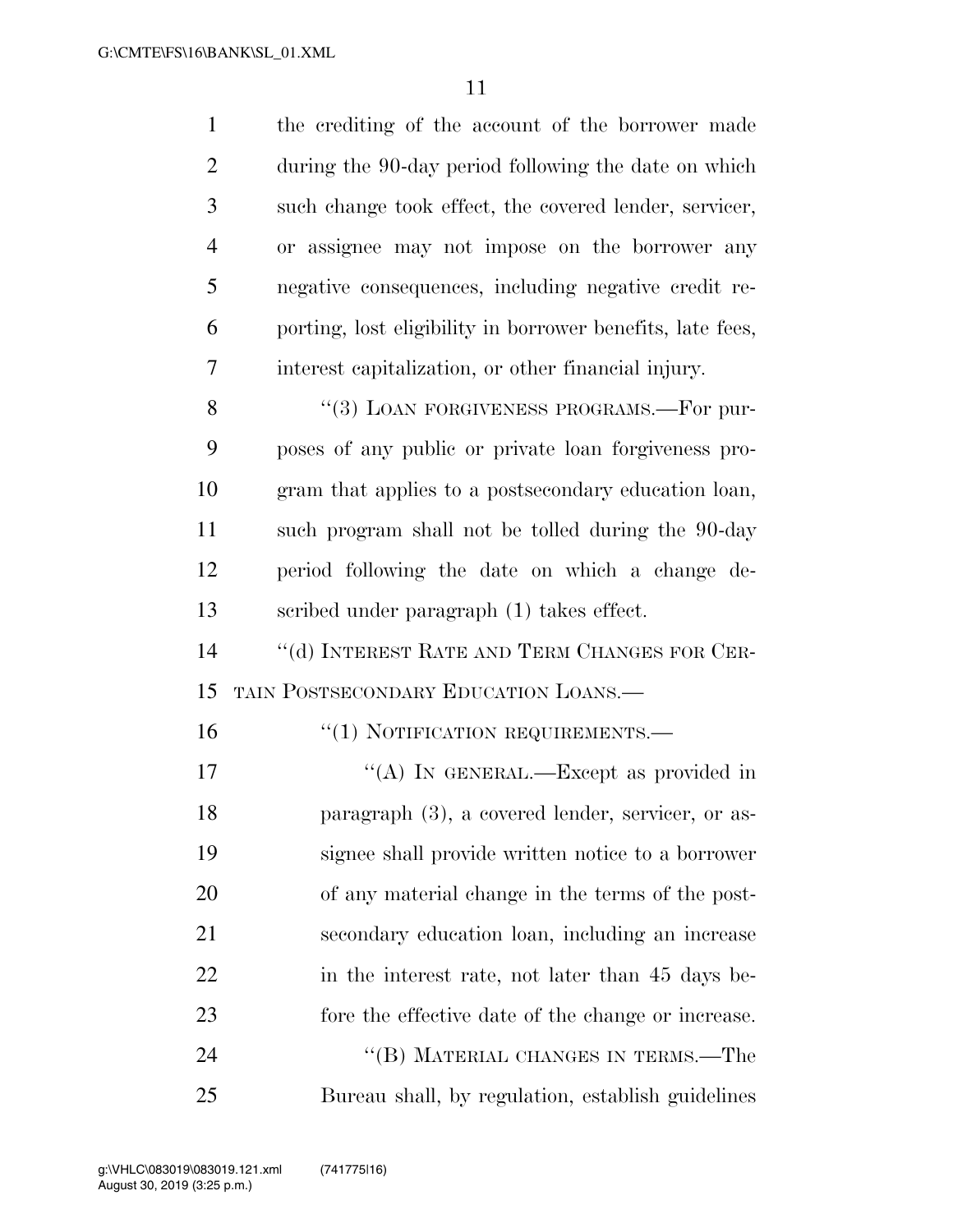| 12                                                                      |
|-------------------------------------------------------------------------|
| for determining which changes in terms are ma-                          |
| terial under subparagraph $(A)$ .                                       |
| "(2) LIMITS ON INTEREST RATE AND FEE IN-                                |
| <b>CREASES</b><br><b>APPLICABLE</b><br><b>OUTSTANDING</b><br>TO<br>BAL- |
| ANCE.—Except as provided in paragraph (3), a cov-                       |
| ered lender, servicer, or assignee may not increase                     |
| the interest rate or other fee applicable to an out-                    |
| standing balance on a postsecondary education loan.                     |
| "(3) EXCEPTIONS.—The requirements under                                 |
| paragraphs $(1)$ and $(2)$ shall not apply to-                          |
| $\lq\lq$ an increase based on an applicable                             |
| variable interest rate incorporated in the terms                        |
| of a postsecondary education loan that provides                         |
| for changes in the interest rate according to op-                       |
| eration of an index that is not under the control                       |
| of the covered lender, servicer, or assignee and                        |
|                                                                         |

18 ''(B) an increase in interest rate due to the completion of a workout or temporary hardship arrangement by the borrower or the failure of the borrower to comply with the terms of a workout or temporary hardship arrangement if—

is published for viewing by the general public;

24 ''(i) the interest rate applicable to a category of transactions following any such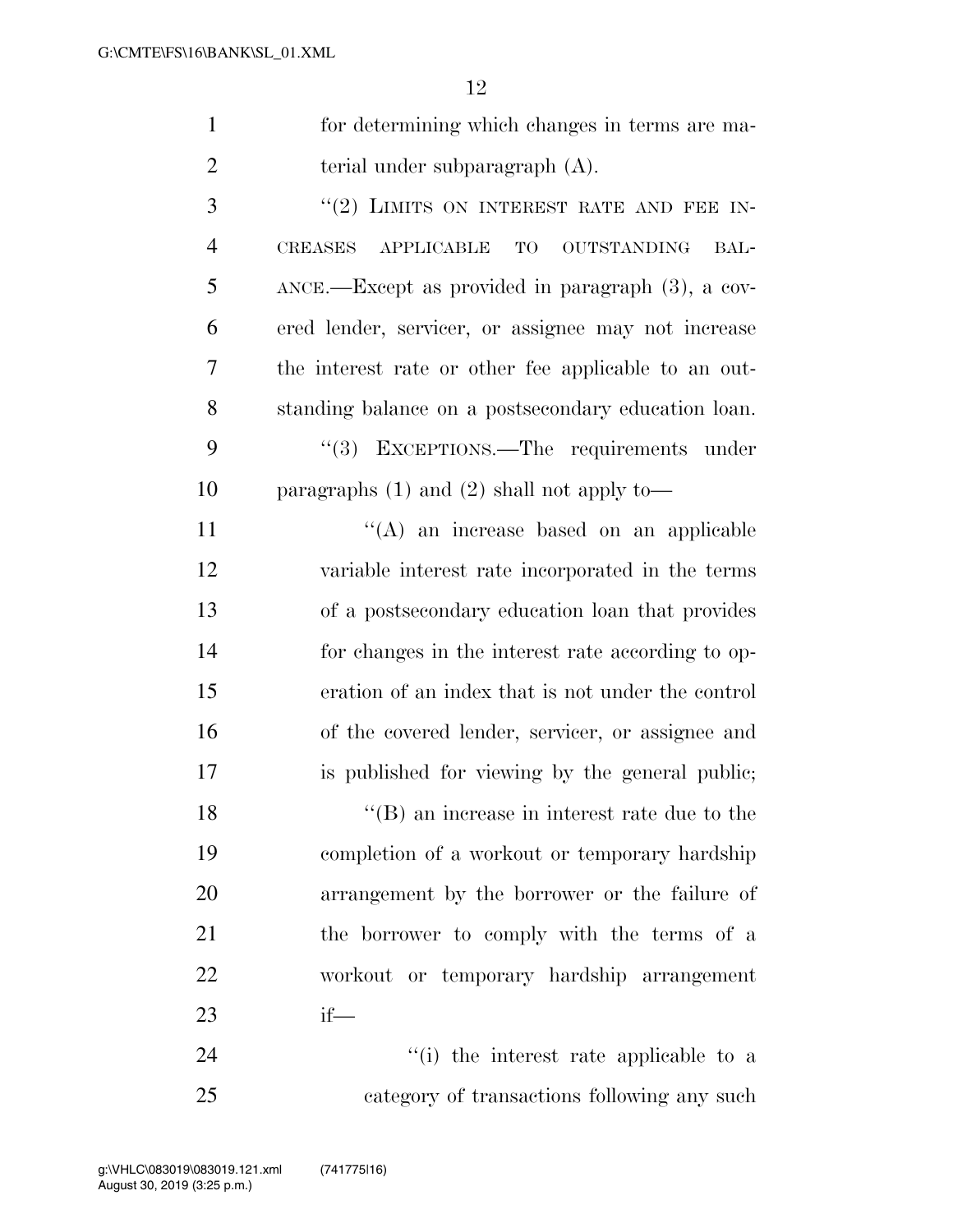| $\mathbf 1$    | increase does not exceed the rate or fee           |
|----------------|----------------------------------------------------|
| $\overline{2}$ | that applied to that category of trans-            |
| 3              | actions prior to commencement of the               |
| $\overline{4}$ | workout or temporary hardship arrange-             |
| 5              | ment; and                                          |
| 6              | "(ii) the covered lender, servicer, or             |
| $\tau$         | assignee has provided the borrower, prior          |
| 8              | to the commencement of such arrange-               |
| 9              | ment, with clear and conspicuous disclo-           |
| 10             | sure of the terms of the workout or tem-           |
| 11             | porary hardship arrangement (including             |
| 12             | any increases due to such completion or            |
| 13             | failure); and                                      |
| 14             | $\lq\lq$ (C) an increase in interest rate due to a |
| 15             | provision included within the terms of a post-     |
| 16             | secondary education loan that provides for a       |
| 17             | lower interest rate based on the borrower's        |
| 18             | agreement to a prearranged plan that author-       |
| 19             | izes recurring electronic funds transfers if—      |
| 20             | "(i) the borrower withdraws the bor-               |
| 21             | rower's authorization of the prearranged           |
| 22             | recurring electronic funds transfer plan;          |
| 23             | and                                                |
| 24             | "(ii) after withdrawal of the bor-                 |
| 25             | rower's authorization and prior to increas-        |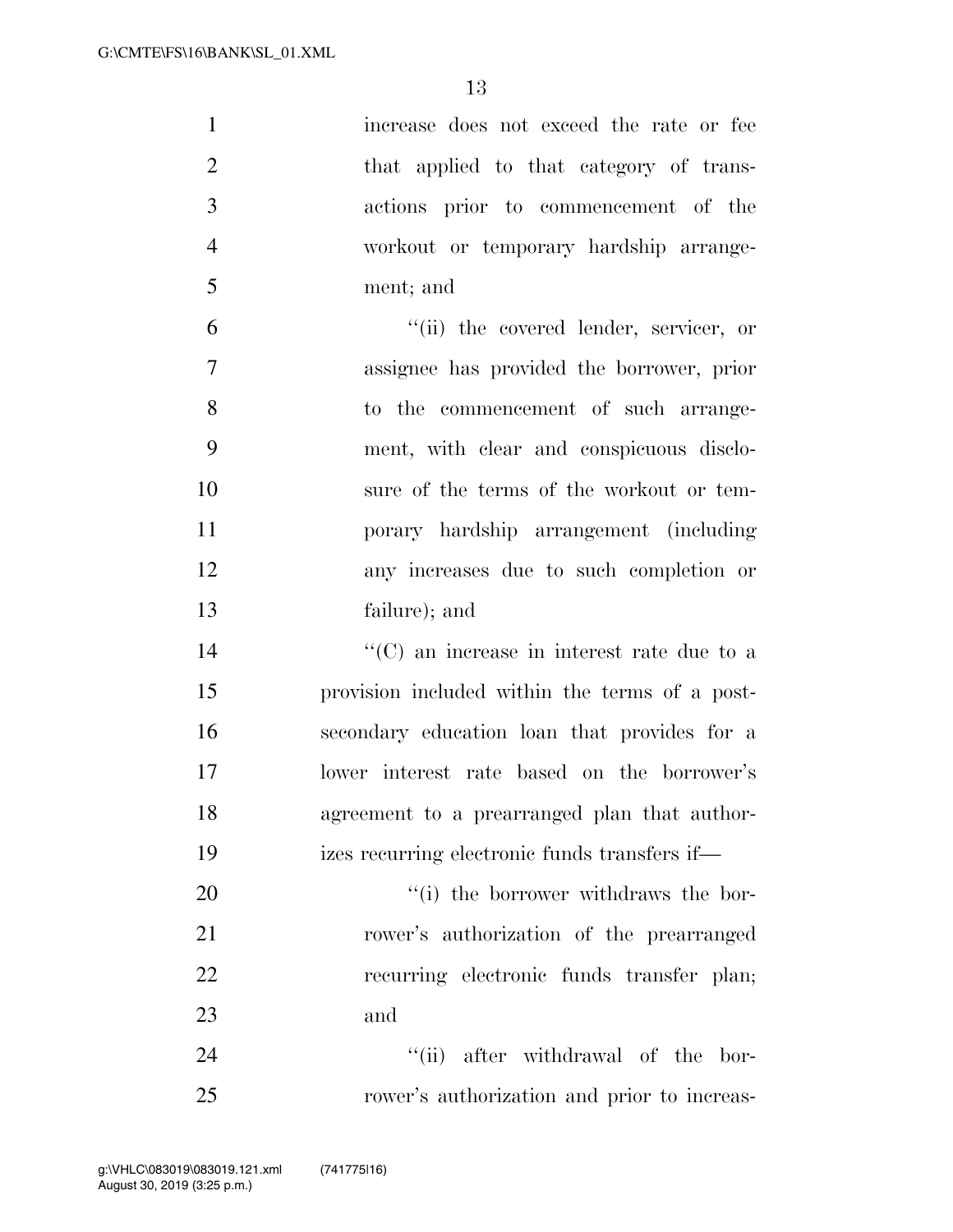| $\mathbf{1}$   | ing the interest rate, the covered lender,             |
|----------------|--------------------------------------------------------|
| $\overline{2}$ | servicer, or assignee has provided the bor-            |
| 3              | rower with clear and conspicuous disclo-               |
| $\overline{4}$ | sure of the impending change in borrower's             |
| 5              | interest rate and a reasonable opportunity             |
| 6              | to reauthorize the prearranged electronic              |
| 7              | funds transfers plan.                                  |
| 8              | "(e) PAYMENT INFORMATION.-                             |
| 9              | "(1) STATEMENT REQUIRED WITH EACH BILL-                |
| 10             | ING CYCLE.—A covered lender, servicer, or assignee     |
| 11             | for each borrower's account that is being serviced by  |
| 12             | the covered lender, servicer, or assignee and that in- |
| 13             | cludes a postsecondary education loan shall transmit   |
| 14             | to the borrower, for each billing cycle during which   |
| 15             | there is an outstanding balance in that account, a     |
| 16             | billing statement that includes—                       |
| 17             | $\lq\lq$ the interest rate, principal balance,         |
| 18             | minimum monthly payment, and payment due               |
| 19             | date for each loan;                                    |
| 20             | "(B) the outstanding balance in the ac-                |
| 21             | count and each loan at the beginning of the bill-      |
| 22             | ing cycle;                                             |
| 23             | "(C) the total amount credited to the ac-              |
| 24             | count and each loan during the billing cycle;          |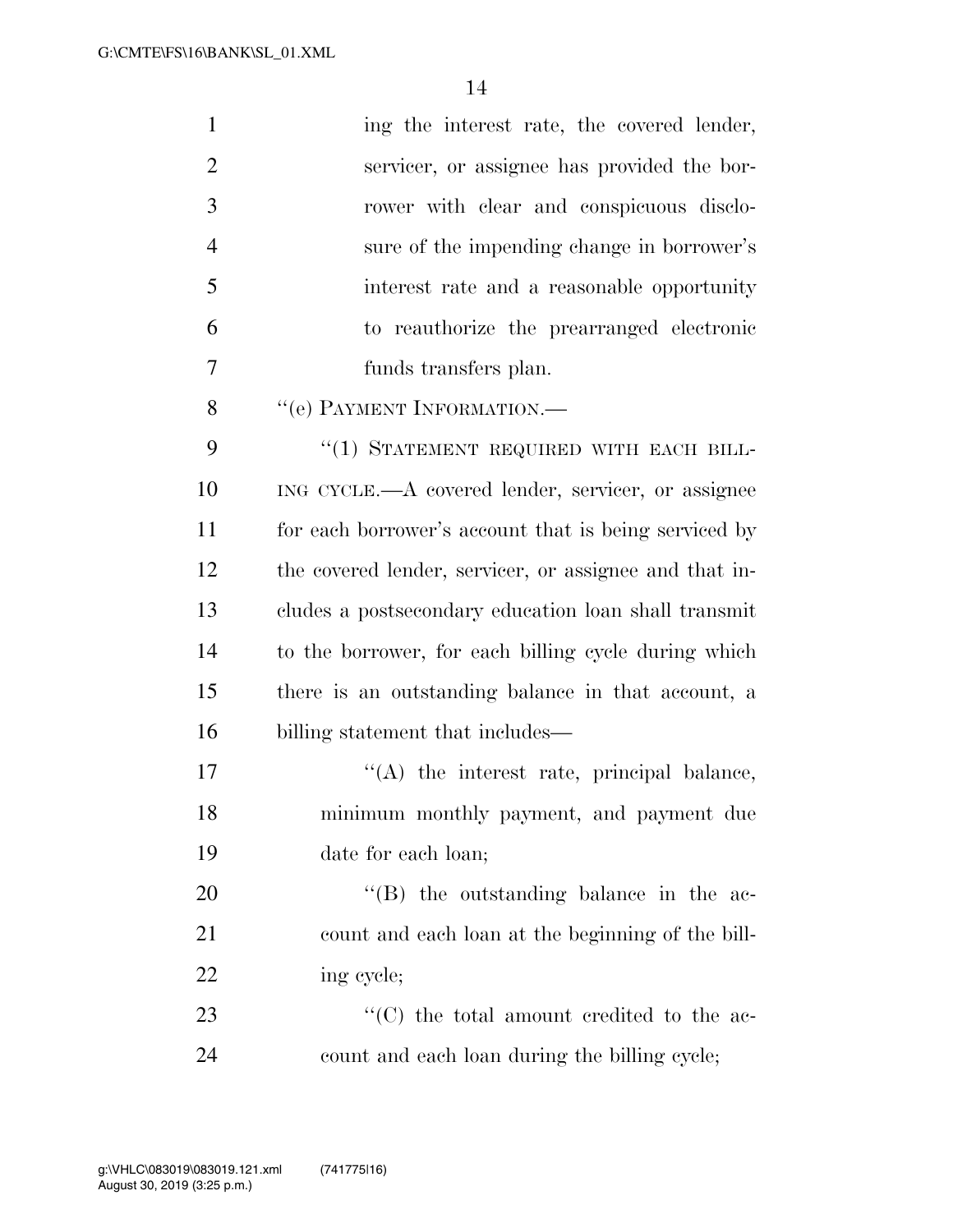| $\mathbf{1}$   | "(D) the total amount of unpaid interest          |
|----------------|---------------------------------------------------|
| $\overline{2}$ | for the account and each loan;                    |
| 3              | $\lq\lq(E)$ the amount of any fee added to the    |
| $\overline{4}$ | account during the billing cycle, itemized to     |
| 5              | show each individual fee amount and reason for    |
| 6              | each fee;                                         |
| 7              | $\lq\lq(F)$ the address, email address, and       |
| 8              | phone number of the covered lender, servicer, or  |
| 9              | assignee to which the borrower may direct bill-   |
| 10             | ing inquiries;                                    |
| 11             | $\lq\lq(G)$ the amount of any payments or other   |
| 12             | credits during the billing cycle that was applied |
| 13             | respectively to the principal and to interest for |
| 14             | each loan;                                        |
| 15             | $\lq\lq(H)$ the manner, pursuant to subsection    |
| 16             | $(g)$ , in which payments will be allocated among |
| 17             | multiple loans if the borrower does not provide   |
| 18             | specific payment instructions;                    |
| 19             | $\lq\lq$ whether each loan is in deferment or     |
| 20             | forbearance;                                      |
| 21             | $\lq\lq(J)$ information on how to file a com-     |
| 22             | plaint with the Bureau and with the ombuds-       |
| 23             | man designated pursuant to section 1035 of the    |
| 24             | Consumer Financial Protection Act of 2010         |
| 25             | and the Department of Education;                  |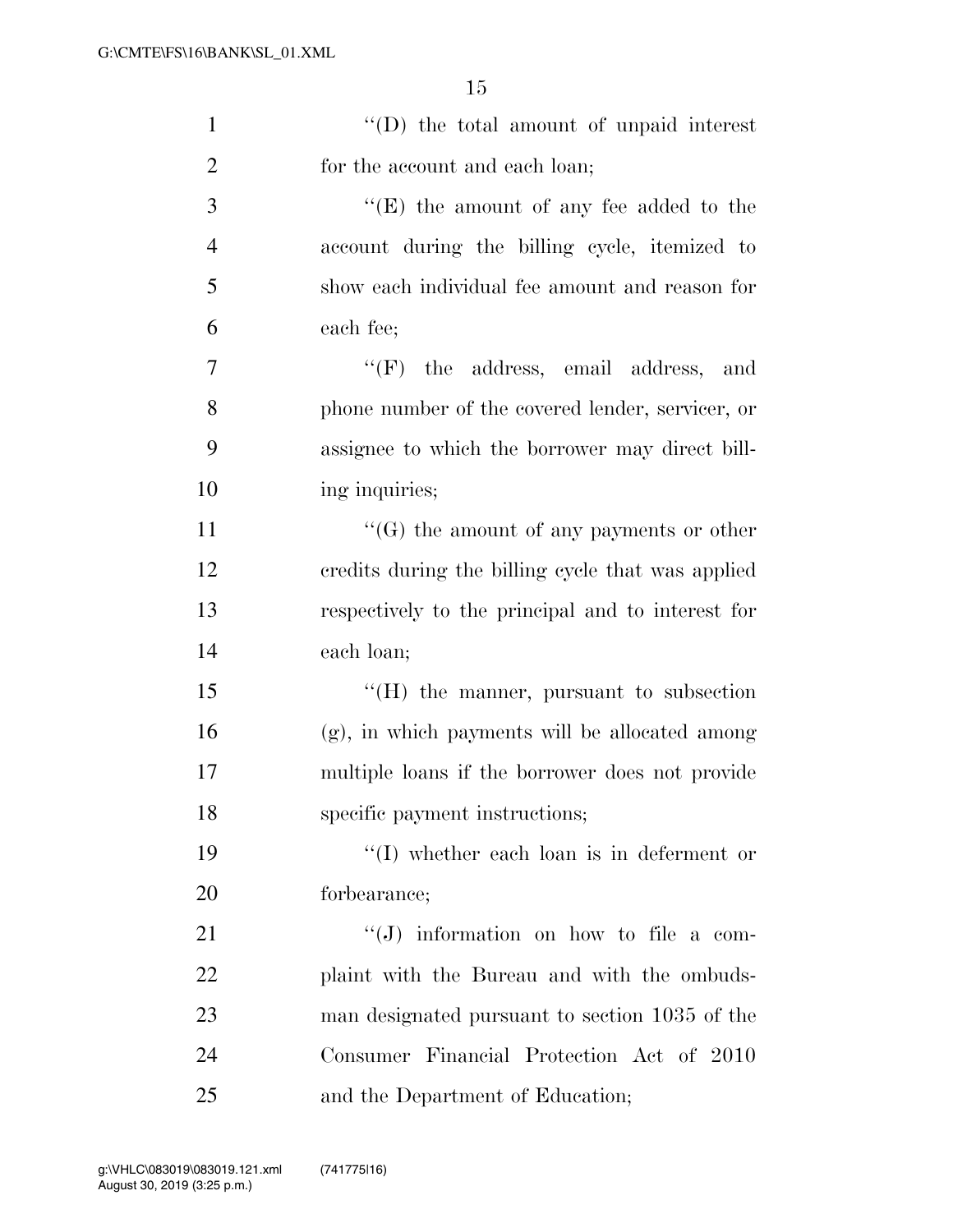| $\mathbf{1}$   | "(K) for any borrower considered to be at             |
|----------------|-------------------------------------------------------|
| $\overline{2}$ | risk, as described in subsection $(j)(1)$ , a state-  |
| 3              | ment that a repayment specialist office or unit       |
| $\overline{4}$ | designated under subsection (j) is available to       |
| 5              | answer inquiries related to alternative repay-        |
| 6              | ment options, including the toll-free telephone       |
| 7              | number to contact the specialist pursuant to          |
| 8              | subsection $(j)(3)$ ; and                             |
| 9              | $\lq\lq$ . The usual order information determined ap- |
| 10             | propriate by rule of the Bureau.                      |
| 11             | $``(2)$ DISCLOSURE OF PAYMENT DEADLINES.—             |
| 12             | In the case of a postsecondary education loan ac-     |
| 13             | count under which a late fee or charge may be im-     |
| 14             | posed due to the failure of the borrower to make      |
| 15             | payment on or before the due date for such pay-       |
| 16             | ment, the billing statement required under para-      |
| 17             | graph (1) with respect to the account shall include,  |
| 18             | in a conspicuous location on the billing statement,   |
| 19             | the date on which the payment is due or, if dif-      |
| 20             | ferent, the date on which a late fee will be charged, |
| 21             | together with the amount of the late fee to be im-    |
| 22             | posed if payment is made after that date.             |
| 23             | "(f) APPLICATION OF PAYMENTS.—                        |
| 24             | "(1) APPLY PAYMENT ON DATE RECEIVED.                  |
| 25             | Unless otherwise directed by the borrower, a covered  |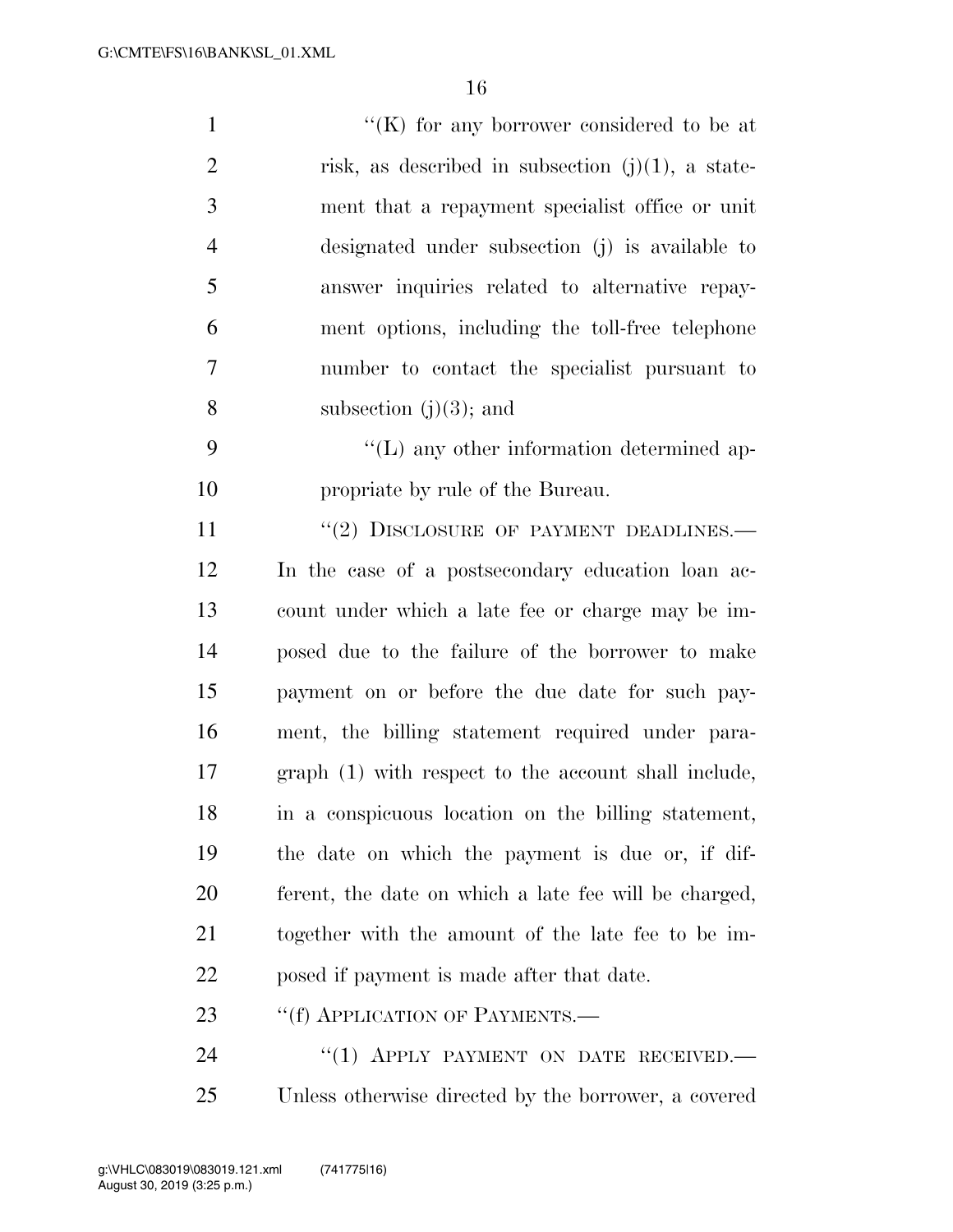| $\mathbf{1}$   | lender, servicer, or assignee shall apply payments to |
|----------------|-------------------------------------------------------|
| $\overline{2}$ | a borrower's account on the date the payment is re-   |
| 3              | ceived.                                               |
| $\overline{4}$ | "(2) PROMULGATION OF RULES.—The Bureau                |
| 5              | may issue rules for the application of postsecondary  |
| 6              | education loan payments that—                         |
| 7              | $\lq\lq$ implements the requirements in this          |
| 8              | section;                                              |
| 9              | $\lq\lq$ (B) minimizes the amount of fees and in-     |
| 10             | terest incurred by the borrower and the total         |
| 11             | loan amount paid by the borrower;                     |
| 12             | "(C) minimizes delinquencies, assignments             |
| 13             | to collection, and charge offs;                       |
| 14             | "(D) requires covered lender, servicer, or            |
| 15             | assignee to apply payments on the date re-            |
| 16             | ceived; and                                           |
| 17             | $f(E)$ allows the borrower to instruct the            |
| 18             | covered lender, servicer, or assignee to apply        |
| 19             | payments in a manner preferred by the bor-            |
| 20             | rower.                                                |
| 21             | "(3) METHOD THAT BEST BENEFITS<br>BOR-                |
| 22             | ROWER.—In promulgating the rules under para-          |
| 23             | $graph (2)$ , the Bureau shall choose the allocation  |
| 24             | method that best benefits the borrower and is com-    |
| 25             | patible with existing repayment options.              |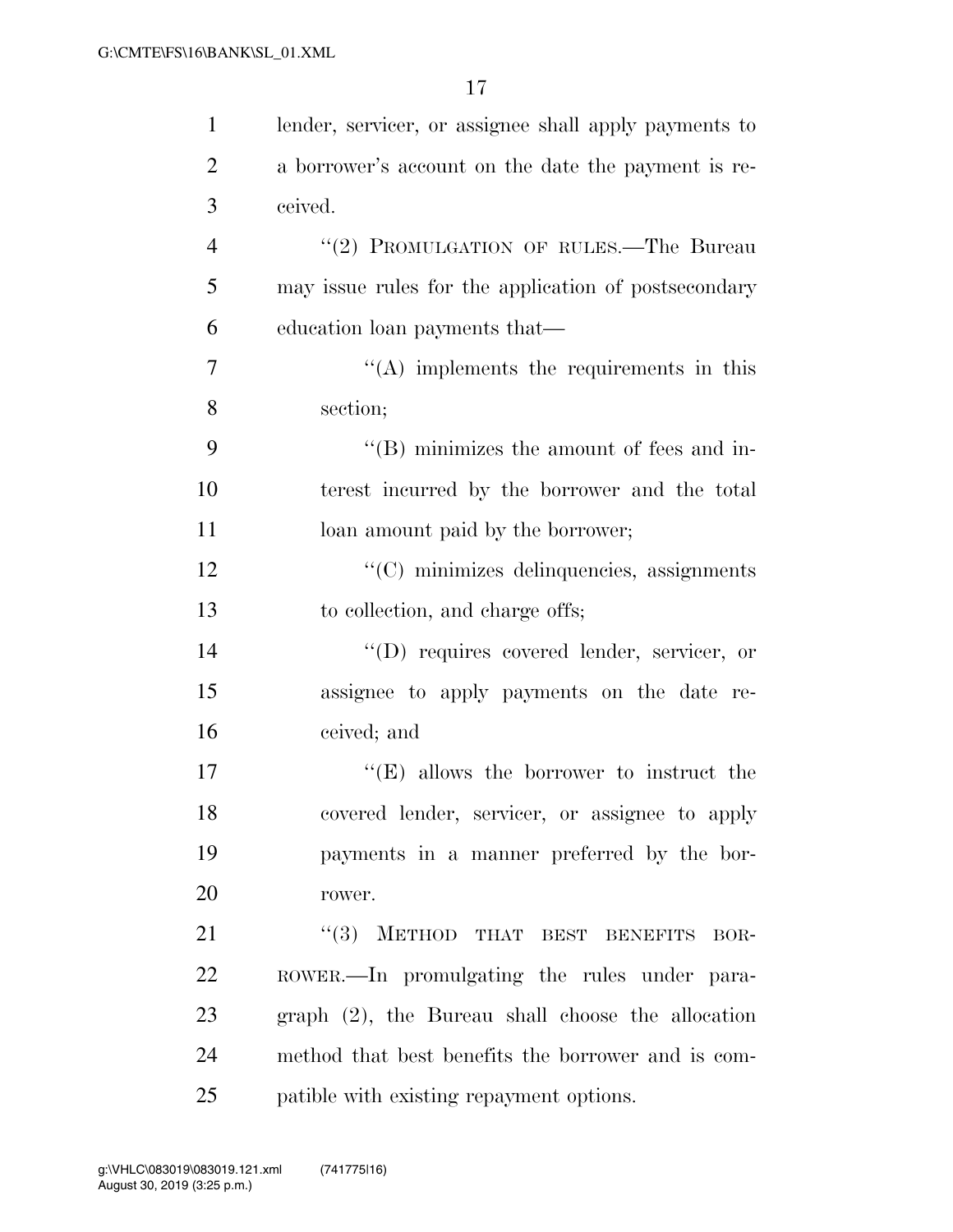1 ''(g) ALLOCATION OF PAYMENTS AMONG MULTIPLE LOANS.—

3 "(1) ALLOCATION OF UNDERPAYMENTS. - Un- less otherwise directed by the borrower, upon receipt of a payment that does not satisfy the full amount due for each postsecondary education loan, the cov- ered lender, servicer, or assignee shall allocate amounts in a manner that minimizes negative con- sequences, including negative credit reporting and late fees, and, where multiple loans share an equal stage of delinquency, the covered lender, servicer, or assignee shall first allocate payment to the postsec- ondary education loan with the smallest monthly payment, and then, after satisfying that monthly payment, to each successive loan bearing the next highest monthly payment, until the payment is ex- hausted. A borrower may instruct or expressly au- thorize a covered lender, servicer, or assignee to allo-cate payments in a different manner.

20 "(2) ALLOCATION OF EXCESS AMOUNTS. Un- less otherwise directed by the borrower, upon receipt of a payment exceeding the total amount due among all the borrower's postsecondary education loans, the covered lender, servicer, or assignee shall satisfy the amounts due for each loan, and then allocate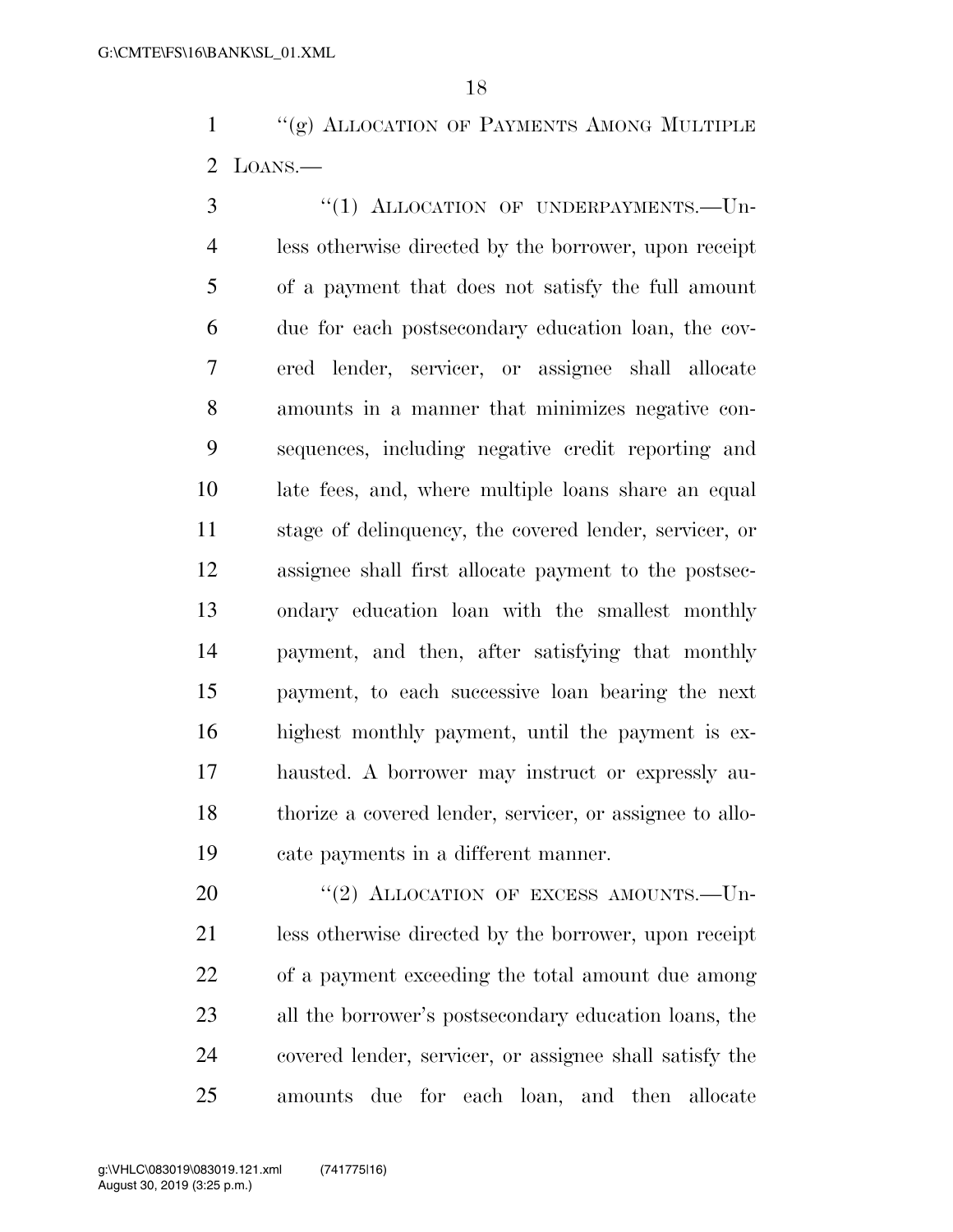amounts in excess of the minimum payment amount first to the postsecondary education loan balance bearing the highest annual percentage rate, and then, once that loan is repaid, to each successive postsecondary education loan bearing the next high- est annual percentage rate, until the payment is ex- hausted. A borrower may instruct or expressly au- thorize a covered lender, servicer, or assignee to allo-cate such excess payments in a different manner.

 $(3)$  ALLOCATION OF EXACT PAYMENTS. Un- less otherwise directed by the borrower upon receipt of a payment that exactly satisfies the monthly pay- ments for each loan, the covered lender, servicer, or assignee shall allocate payments to satisfy each monthly payment.

16 "(4) PROMULGATION OF RULES.—The Bureau may issue rules for the allocation of payments among multiple postsecondary education loans that 19 comply with the requirements of subsection  $(f)(2)$ .

20 "(5) METHOD THAT BEST BENEFITS BOR- ROWER.—In promulgating the rules under para- graph (4), the Director shall choose the allocation method that best benefits the borrower and is com-patible with existing repayment options.

25 "(h) LATE FEES.—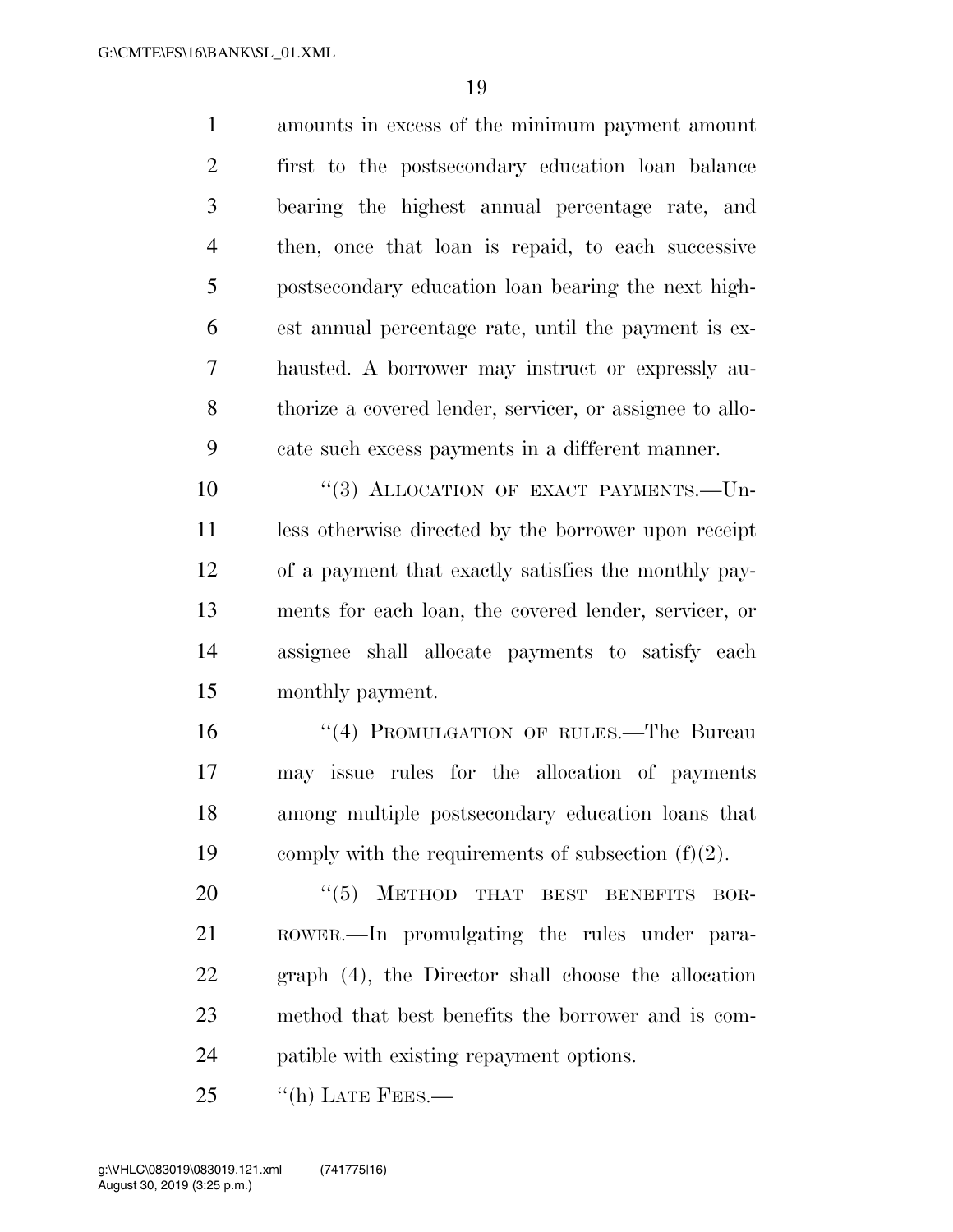| $\mathbf{1}$   | "(1) IN GENERAL.— $A$ late fee may not be              |
|----------------|--------------------------------------------------------|
| $\overline{2}$ | charged to a borrower for a postsecondary education    |
| 3              | loan under any of the following circumstances, either  |
| $\overline{4}$ | individually or in combination:                        |
| 5              | "(A) On a per-loan basis when a borrower               |
| 6              | has multiple postsecondary education loans.            |
| 7              | "(B) In an amount greater than 4 percent               |
| 8              | of the amount of the payment past due.                 |
| 9              | $\cdot$ (C) Before the end of the 15-day period        |
| 10             | beginning on the date the payment is due.              |
| 11             | "(D) More than once with respect to a sin-             |
| 12             | gle late payment.                                      |
| 13             | " $(E)$ The borrower fails to make a sin-              |
| 14             | gular, non-successive regularly scheduled pay-         |
| 15             | ment on the postsecondary education loan.              |
| 16             | "(2) COORDINATION WITH SUBSEQUENT LATE                 |
| 17             | FEES.—No late fee may be charged to a borrower         |
| 18             | for a postsecondary education loan relating to an in-  |
| 19             | sufficient payment if the payment is made on or be-    |
| 20             | fore the due date of the payment, or within any ap-    |
| 21             | plicable grace period for the payment, if the insuffi- |
| 22             | ciency is attributable only to a late fee relating to  |
| 23             | an earlier payment, and the payment is otherwise a     |
| 24             | full payment for the applicable period.                |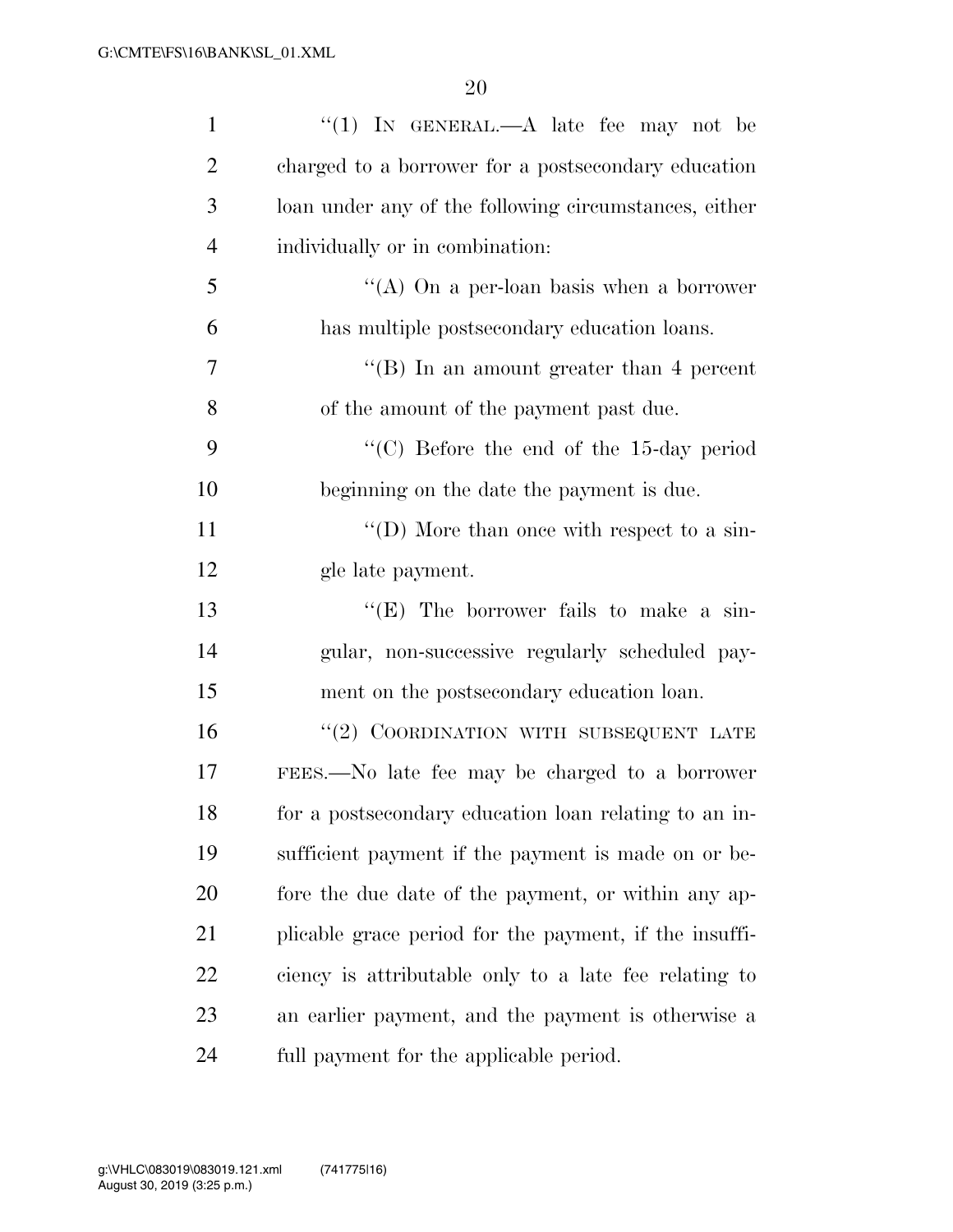''(3) PAYMENTS AT LOCAL BRANCHES.—If the loan holder, in the case of a postsecondary education loan account, is a financial institution that main- tains a branch or office at which payments on any such account are accepted from the borrower in per- son, the date on which the borrower makes a pay- ment on the account at such branch or office shall be considered to be the date on which the payment is made for purposes of determining whether a late fee may be imposed due to the failure of the bor- rower to make payment on or before the due date for such payment.

13 "(i) BORROWER INQUIRIES.—

14 "(1) DUTY OF COVERED LENDER, SERVICER, OR ASSIGNEE TO RESPOND TO BORROWER INQUIR-IES.—

17 "(A) NOTICE OF RECEIPT OF REQUEST.— If a borrower submits a qualified written re- quest to the covered lender, servicer, or as- signee for information relating to the servicing of the postsecondary education loan, the cov- ered lender, servicer, or assignee shall provide a written response acknowledging receipt of the qualified written request within 5 business days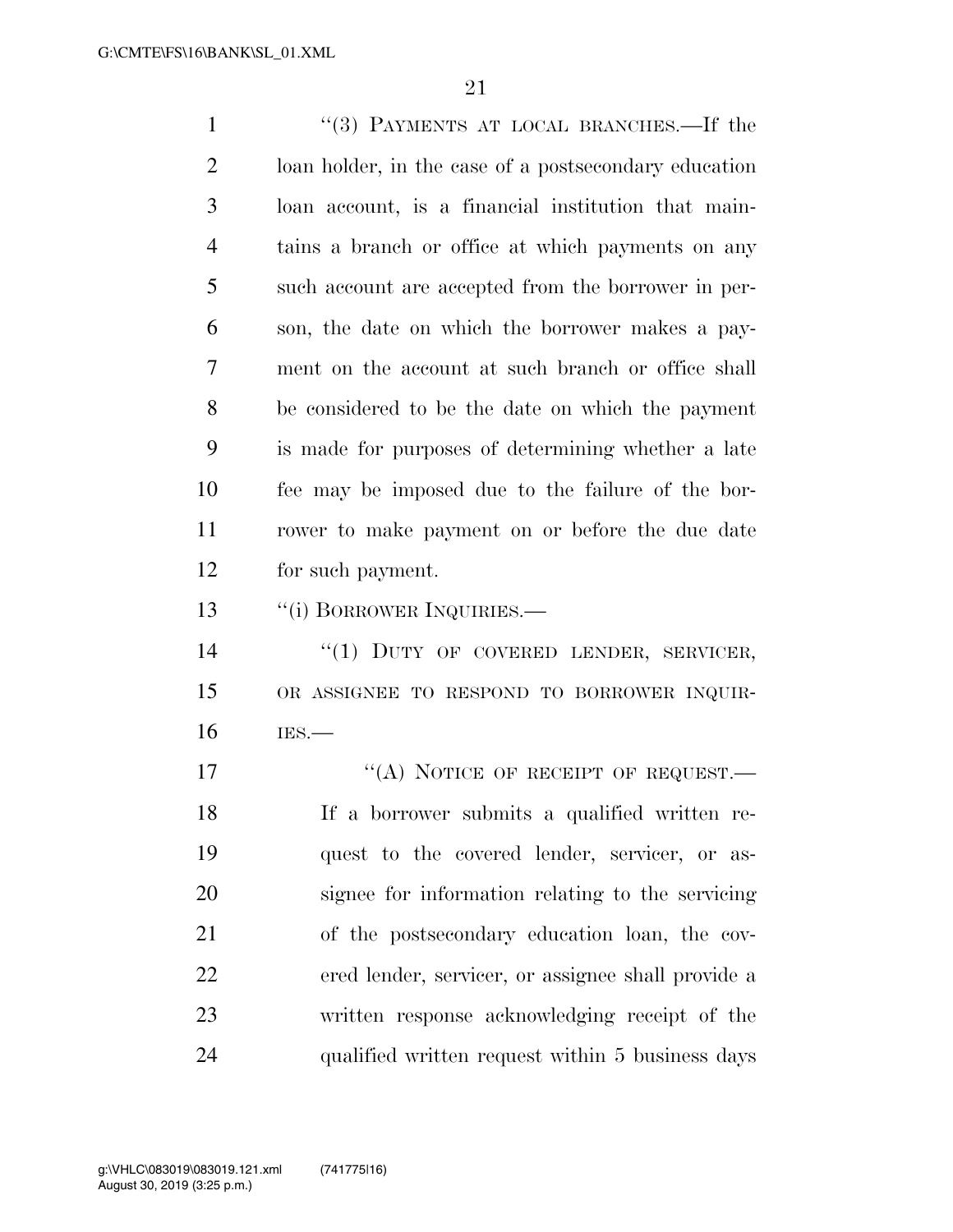| unless any action requested by the borrower is |
|------------------------------------------------|
| taken within such period.                      |

3 "(B) ACTION WITH RESPECT TO IN- QUIRY.—Not later than 30 business days after the receipt from a borrower of a qualified writ- ten request under subparagraph (A) and, if ap- plicable, before taking any action with respect to the qualified written request of the borrower, the covered lender, servicer, or assignee shall—

 $\frac{10}{10}$  make appropriate corrections in 11 the account of the borrower, including the crediting of any late fees, and transmit to the borrower a written notification of such correction (which shall include the name and toll-free or collect-call telephone num- ber of a representative of the covered lend- er, servicer, or assignee who can provide 18 assistance to the borrower);

19  $\frac{1}{10}$  after conducting an investigation, provide the borrower with a written expla-21 had nation or clarification that includes—

  $\qquad \qquad \text{(I)}$  to the extent applicable, a statement of the reasons for which the covered lender, servicer, or assignee believes the account of the borrower is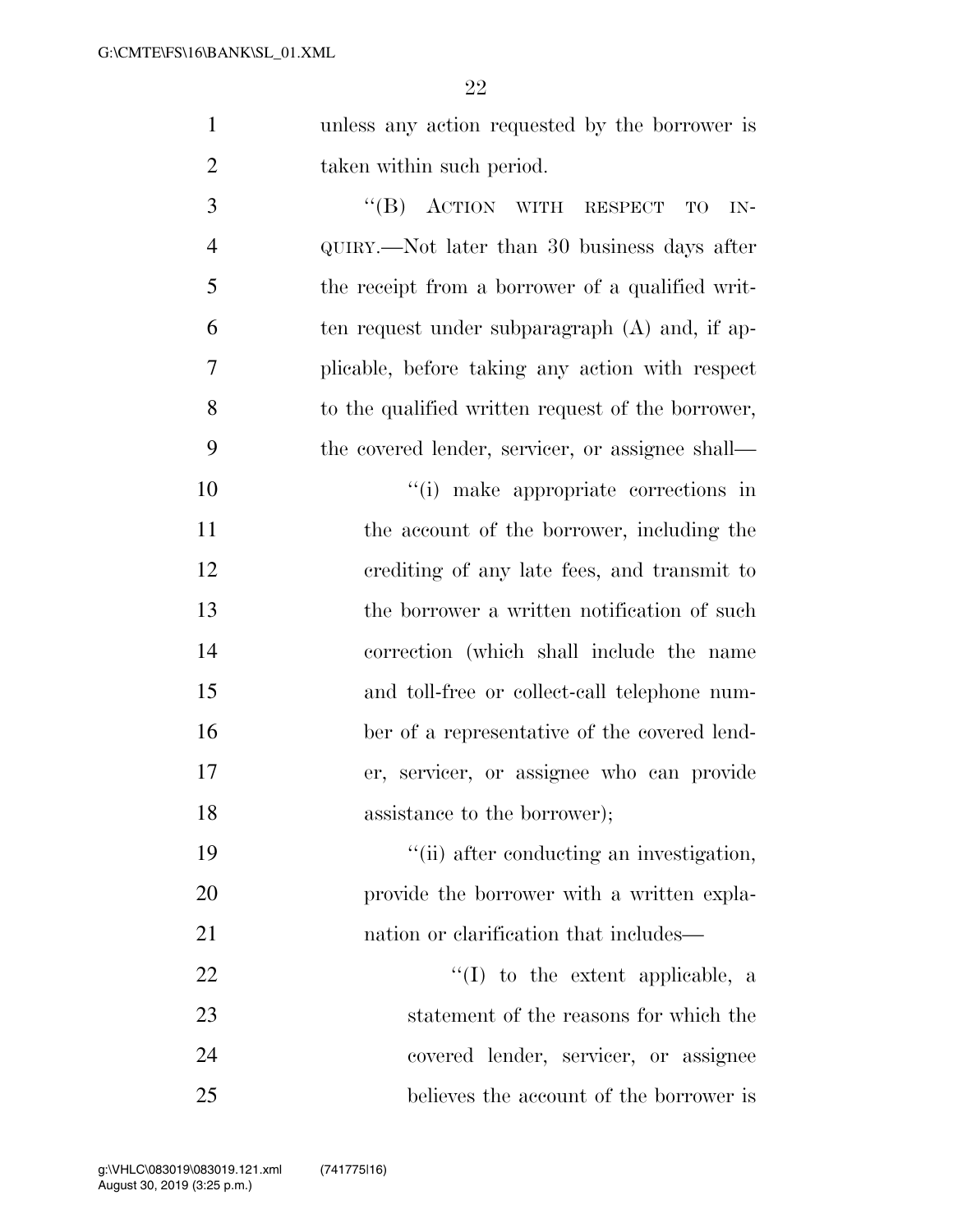| $\mathbf{1}$   | correct as determined by the covered        |
|----------------|---------------------------------------------|
| $\mathbf{2}$   | lender, servicer, or assignee; and          |
| $\mathfrak{Z}$ | $\lq\lq$ (II) the name and toll-free or     |
| $\overline{4}$ | collect-call telephone number of an in-     |
| 5              | dividual employed by, or the office or      |
| 6              | department of, the covered lender,          |
| 7              | servicer, or assignee who can provide       |
| 8              | assistance to the borrower; or              |
| 9              | "(iii) after conducting an investiga-       |
| 10             | tion, provide the borrower with a written   |
| 11             | explanation or clarification that includes— |
| 12             | $\lq\lq$ (I) information requested by the   |
| 13             | borrower or explanation of why the in-      |
| 14             | formation requested is unavailable or       |
| 15             | cannot be obtained by the covered           |
| 16             | lender, servicer, or assignee; and          |
| 17             | $\lq\lq$ (II) the name and toll-free or     |
| 18             | collect-call telephone number of an in-     |
| 19             | dividual employed by, or the office or      |
| 20             | department of, the covered lender,          |
| 21             | servicer, or assignee who can provide       |
| 22             | assistance to the borrower.                 |
| 23             | "(C) LIMITED EXTENSION OF RESPONSE          |
| 24             | TIME.-                                      |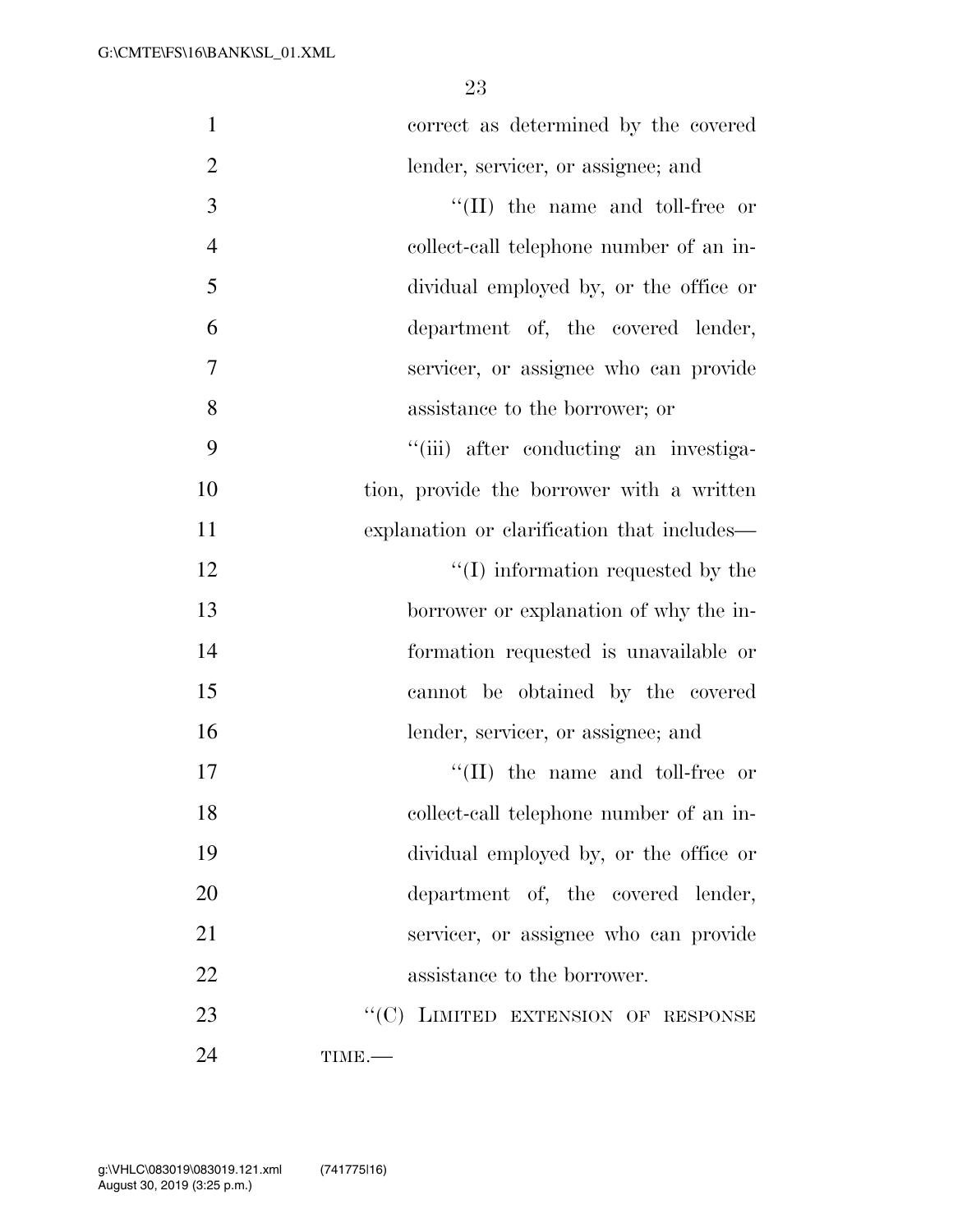| $\mathbf{1}$   | "(i) IN GENERAL.—There may be $1$            |
|----------------|----------------------------------------------|
| 2              | extension of the 30-day period described in  |
| 3              | subparagraph $(B)$ of not more than 15       |
| $\overline{4}$ | days if, before the end of such 30-day pe-   |
| 5              | riod, the covered lender, servicer, or as-   |
| 6              | signee notifies the borrower of the exten-   |
| 7              | sion and the reasons for the delay in re-    |
| 8              | sponding.                                    |
| 9              | "(ii) REPORTS TO BUREAU.—Each                |
| 10             | covered lender, servicer, or assignee shall, |
| 11             | on an annual basis, report to the Bureau     |
| 12             | the aggregate number of extensions sought    |
|                |                                              |

13 by the such covered lender, servicer, or as-signee under clause (i).

15 "(2) PROTECTION AGAINST NEGATIVE CON- SEQUENCES.—During the 60-day period beginning on the date on which a covered lender, servicer, or assignee receives a qualified written request from a borrower relating to a dispute regarding payments by the borrower, a covered lender, servicer, or as- signee may not impose any negative consequences on the borrower relating to the subject of the qualified written request or to such period including—

24 ''(A) providing negative credit information to any consumer reporting agency (as defined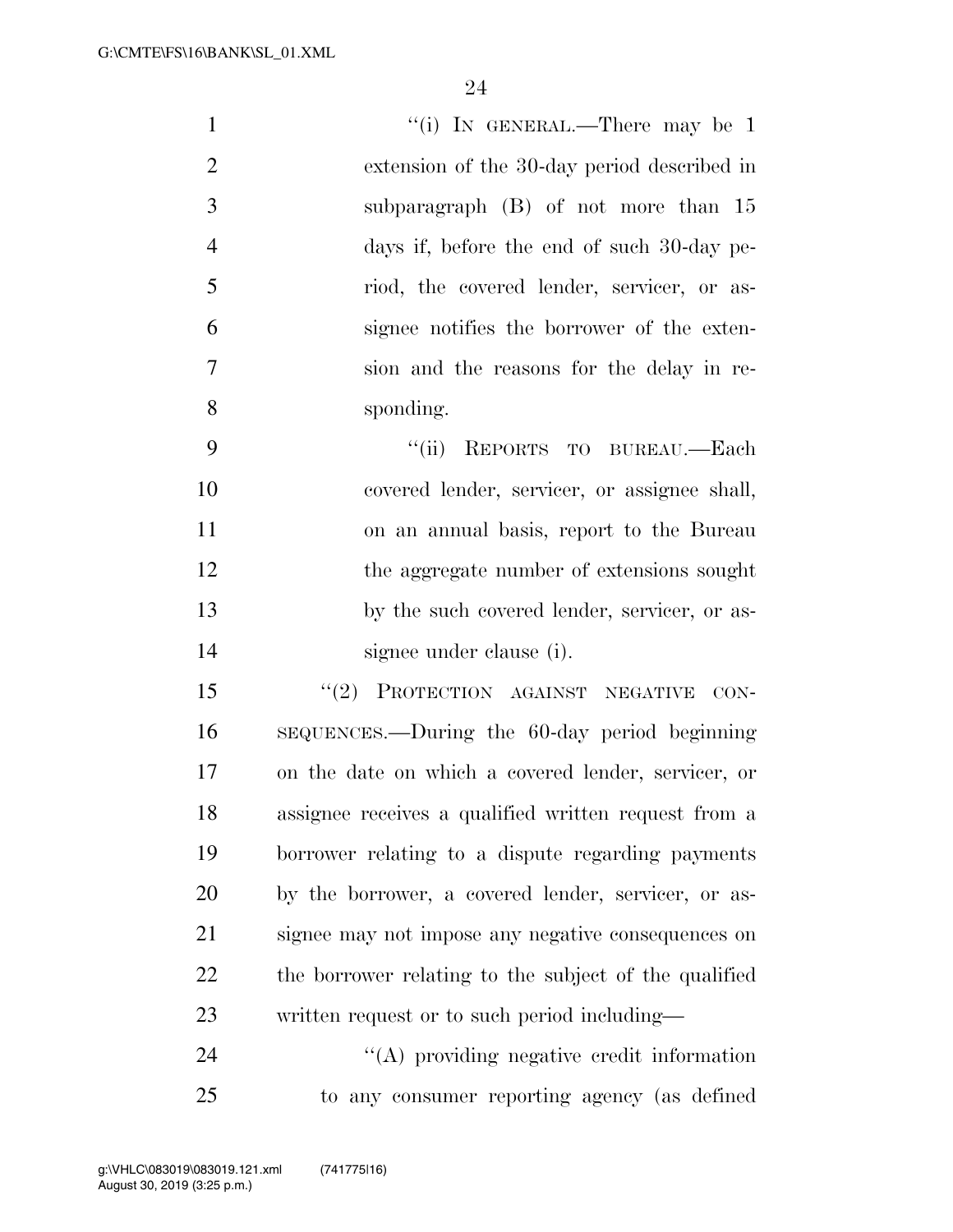| 1              | in section 603 of the Fair Credit Reporting           |
|----------------|-------------------------------------------------------|
| $\overline{2}$ | Act);                                                 |
| 3              | $\lq\lq (B)$ lost eligibility for a borrower benefit; |
| $\overline{4}$ | $\lq\lq$ (C) late fees;                               |
| 5              | $\lq\lq$ (D) interest capitalization; or              |
| 6              | $\lq\lq(E)$ other financial injury.                   |
| 7              | "(j) REPAYMENT SPECIALISTS FOR AT-RISK BOR-           |
| 8              | ROWERS.                                               |
| 9              | "(1) AT-RISK BORROWERS. A covered lender,             |
| 10             | servicer, or assignee shall designate an office or    |
| 11             | other unit to act as a repayment specialist regarding |
| 12             | postsecondary education loans for-                    |
| 13             | "(A) any borrower who-                                |
| 14             | "(i) becomes 30 calendar days or                      |
| 15             | more delinquent under the postsecondary               |
| 16             | education loan; or                                    |
| 17             | "(ii) notifies the covered lender,                    |
| 18             | servicer, or assignee that the borrower is            |
| 19             | having difficulty making payment;                     |
| 20             | "(B) any borrower who requests informa-               |
| 21             | tion related to options to reduce or suspend the      |
| 22             | borrower's monthly payment, or otherwise indi-        |
| 23             | cates that the borrower is experiencing or is         |
| 24             | about to experience financial hardship or dis-        |
| 25             | tress;                                                |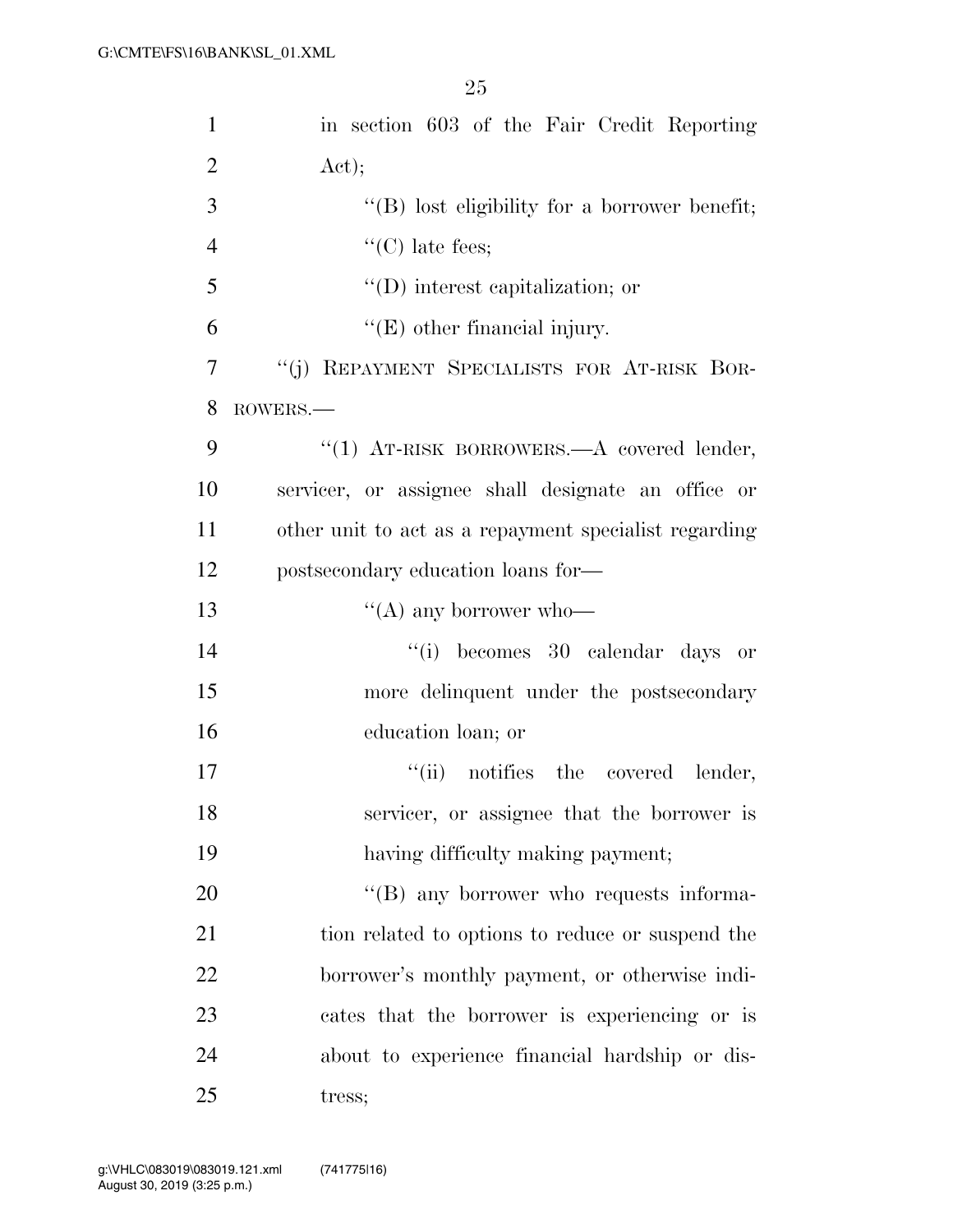| $\mathbf{1}$   | "(C) any borrower who has not completed               |
|----------------|-------------------------------------------------------|
| $\overline{2}$ | the program of study for which the borrower re-       |
| 3              | ceived the loans;                                     |
| $\overline{4}$ | $\lq\lq$ (D) any borrower who is enrolled in dis-     |
| 5              | cretionary forbearance for more than 9 of the         |
| 6              | previous 12 months;                                   |
| $\overline{7}$ | "(E) any borrower who has rehabilitated               |
| 8              | or consolidated 1 or more postsecondary edu-          |
| 9              | cation loans out of default within the prior 24       |
| 10             | months;                                               |
| 11             | $\lq\lq(F)$ a borrower who seeks information re-      |
| 12             | garding, seeks to enter an agreement for, or          |
| 13             | seeks to resolve an issue under a repayment op-       |
| 14             | tion that requires subsequent submission of           |
| 15             | supporting documentation;                             |
| 16             | $\lq\lq (G)$ a borrower who seeks to modify the       |
| 17             | terms of the repayment of the postsecondary           |
| 18             | education loan because of hardship; and               |
| 19             | $\lq\lq (H)$ any borrower or segment of bor-          |
| 20             | rowers determined by the Bureau, in consulta-         |
| 21             | tion with the Secretary of Education, to be at        |
| 22             | risk.                                                 |
| 23             | "(2) TRAINING.—Staff of the repayment spe-            |
| 24             | cialist office or unit designated under paragraph (1) |
| 25             | shall—                                                |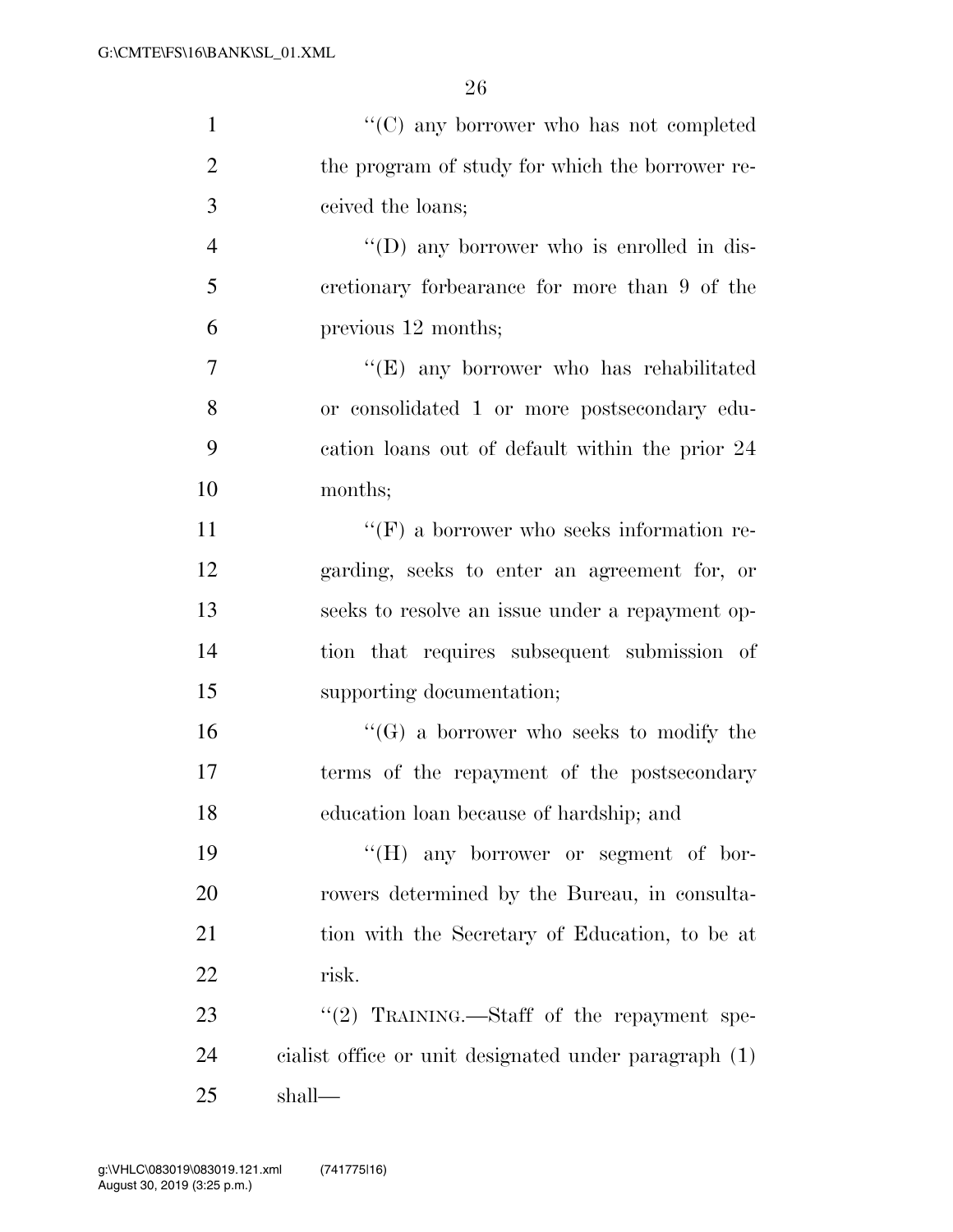| $\mathbf{1}$   | "(A) receive rigorous, ongoing training re-            |
|----------------|--------------------------------------------------------|
| $\overline{2}$ | lated to available repayment plans, loan for give-     |
| 3              | ness, and cancellation and discharge options;          |
| $\overline{4}$ | and                                                    |
| 5              | $\lq\lq$ (B) be trained to —                           |
| 6              | "(i) assess the borrower's long-term                   |
| $\overline{7}$ | and short-term financial situation in dis-             |
| 8              | cussing alternative repayment options with             |
| 9              | borrowers;                                             |
| 10             | "(ii) inform borrowers, when there is                  |
| 11             | sufficient information to determine that a             |
| 12             | borrower may be eligible, about closed-                |
| 13             | school discharge, discharge under defense              |
| 14             | to repayment, or total and permanent dis-              |
| 15             | ability discharge prior to informing the               |
| 16             | borrower about any other options for re-               |
| 17             | payment; and                                           |
| 18             | "(iii) inform borrowers about alter-                   |
| 19             | native repayment options, prior to dis-                |
| 20             | cussing forbearance and deferment.                     |
| 21             | "(3) TOLL-FREE TELEPHONE NUMBER.—Each                  |
| 22             | covered lender, servicer, or assignee shall maintain a |
| 23             | toll-free telephone number that shall—                 |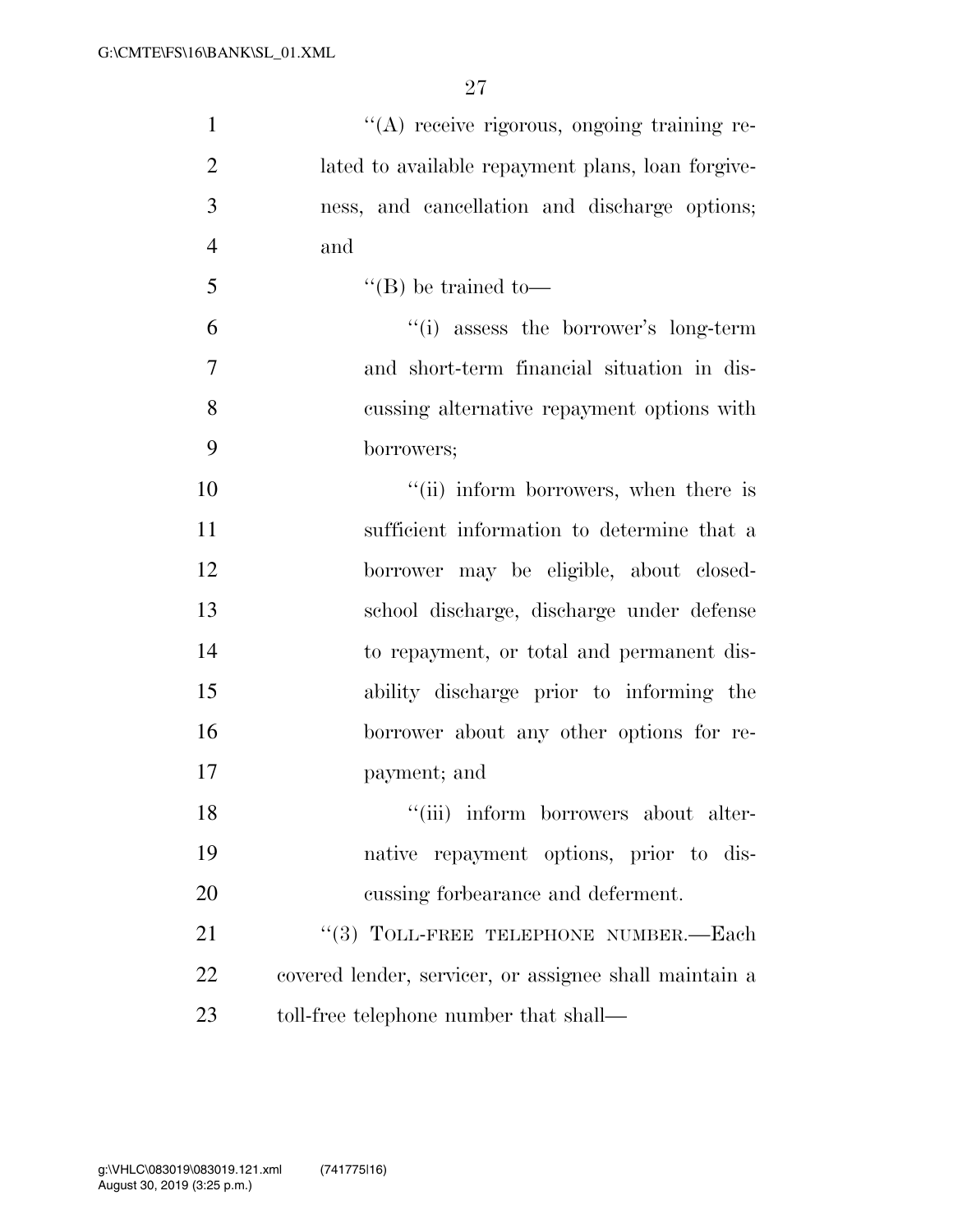''(A) connect directly to the repayment specialist office or unit designated under para- $3 \quad \text{graph} \quad (1);$  ''(B) be made available on the primary internet website of the covered lender, servicer, or assignee, on monthly billing statements, and any required disclosures; and ''(C) not subject borrowers to unreasonable call wait times. ''(4) COMPENSATION.—Staff of the repayment

 specialist office or unit designated under paragraph (1) shall not be compensated on the basis of the vol- ume of calls or accounts handled, dollar amounts collected, brevity of calls, or in any other manner that may encourage undue haste and lack of dili-gence or quality customer service.

17 "(k) ACTIONS WHEN BORROWER IS HAVING DIF- FICULTY MAKING PAYMENT OR IS 60 DAYS DELIN-QUENT.—

20 "(1) IN GENERAL.—Not more than 5 days after a borrower notifies a covered lender, servicer, or as- signee that the borrower is having difficulty making payment or a borrower becomes 60 days delinquent on a postsecondary education loan, the repayment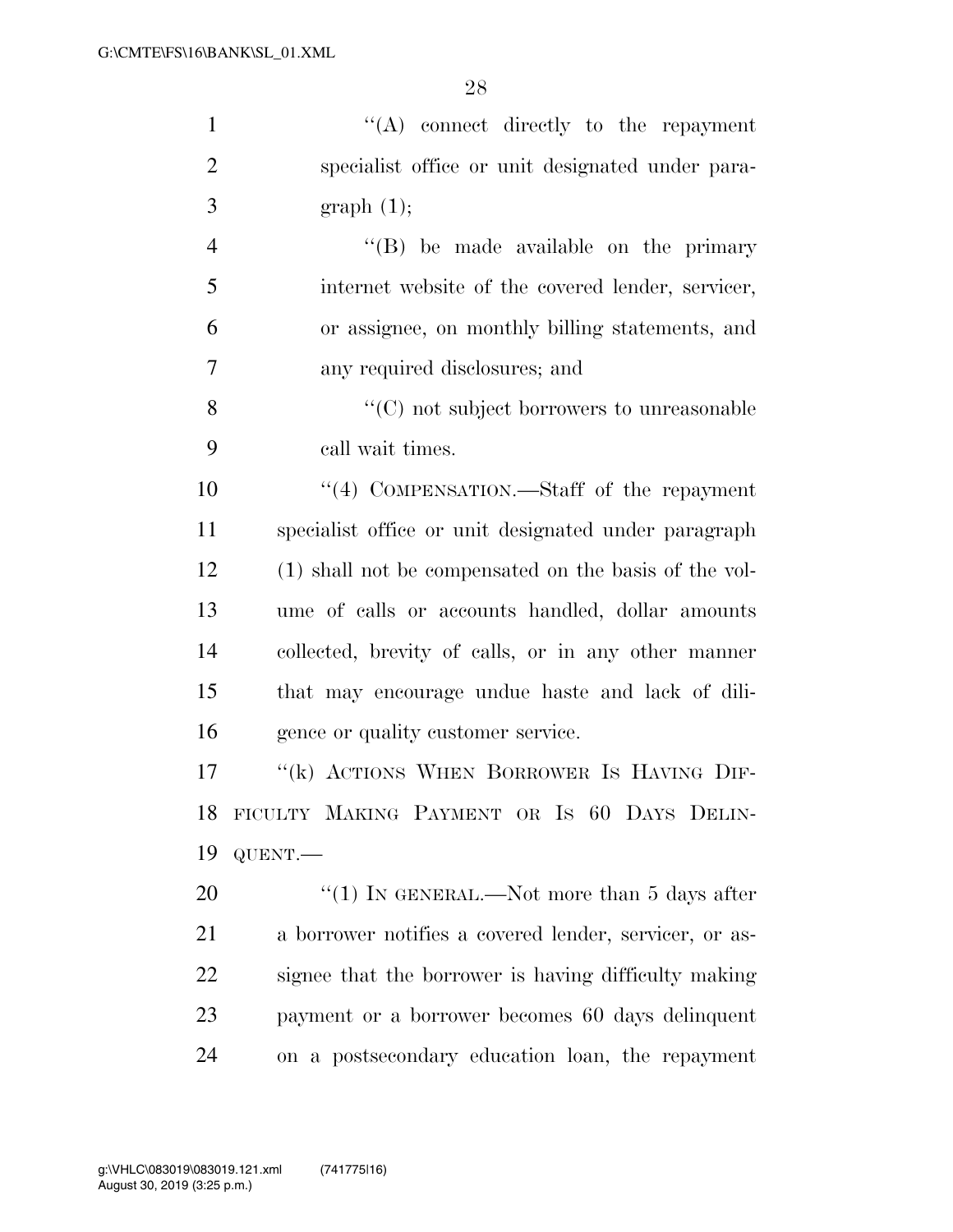| $\mathbf{1}$   | specialist office or unit designated under subsection |
|----------------|-------------------------------------------------------|
| $\overline{2}$ | $(j)$ shall—                                          |
| 3              | $\lq\lq$ complete a full review of the bor-           |
| $\overline{4}$ | rower's postsecondary education loan and make         |
| 5              | a reasonable effort to obtain the information         |
| 6              | necessary to determine—                               |
| 7              | "(i) if the borrower is eligible for an               |
| 8              | alternative repayment option, including               |
| 9              | Federal Direct Consolidation Loans under              |
| 10             | part D of title IV of the Higher Education            |
| 11             | Act of 1965 (20 U.S.C. 1087a et seq.), as             |
| 12             | applicable;                                           |
| 13             | "(ii) if the borrower is eligible for                 |
| 14             | servicemember or veteran benefits under               |
| 15             | the Servicemembers Civil Relief Act (50               |
| 16             | U.S.C. App. 501 et seq.) or other Federal             |
| 17             | or State law related to postsecondary edu-            |
| 18             | cation loans; and                                     |
| 19             | "(iii) if the postsecondary education                 |
| 20             | loan is eligible for discharge by the Sec-            |
| 21             | retary of Education;                                  |
| 22             | $\lq\lq$ (B) make a good faith effort to establish    |
| 23             | live contact with the borrower to provide the         |
| 24             | borrower information about alternative repay-         |
| 25             | ment options and benefits for which the bor-          |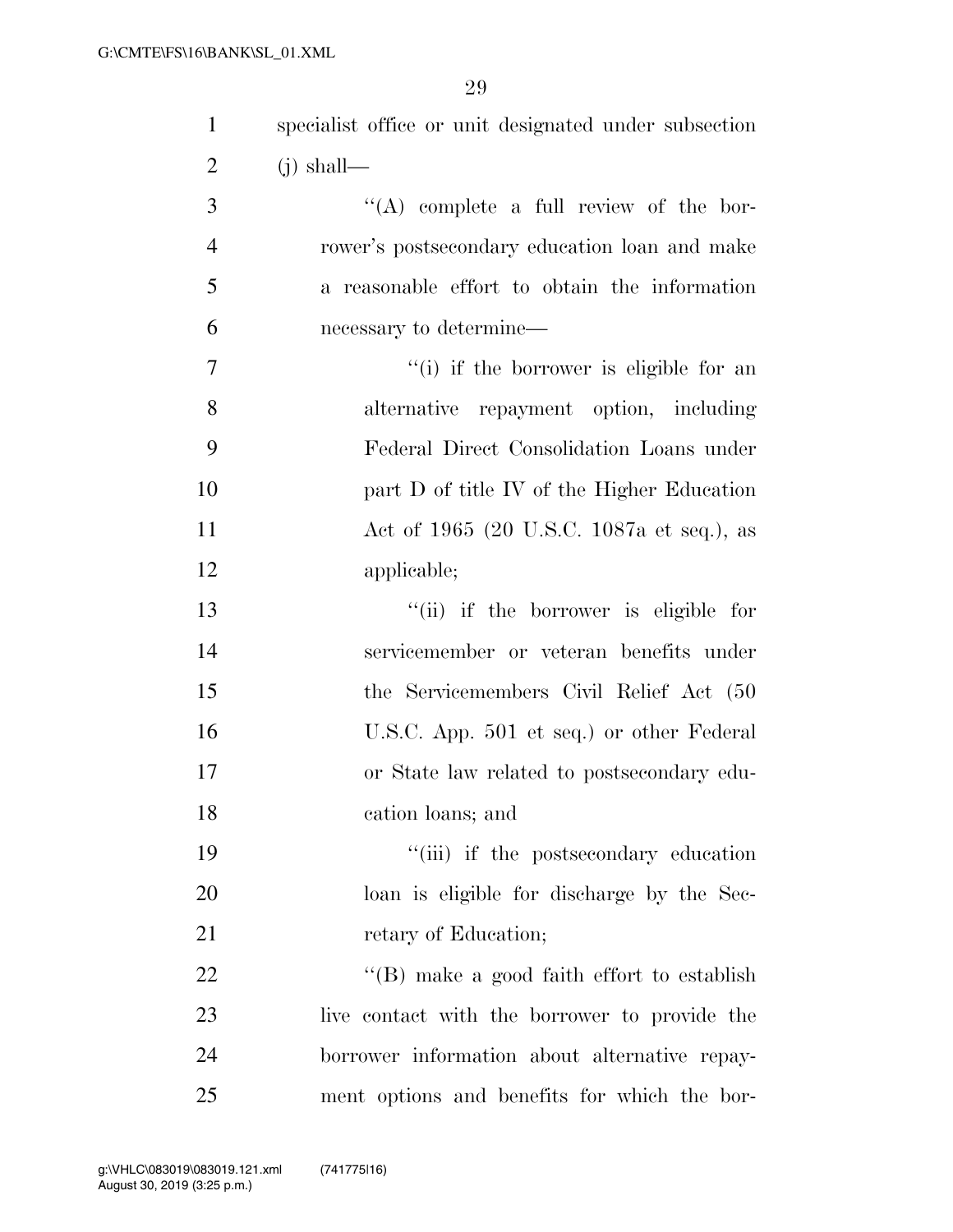| $\mathbf{1}$   | rower is eligible, including all terms, conditions,              |
|----------------|------------------------------------------------------------------|
| $\overline{2}$ | and fees or costs associated with such repay-                    |
| 3              | ment plan;                                                       |
| $\overline{4}$ | $\lq\lq$ <sup>c</sup> (C) provide to the borrower in writing, in |
| 5              | simple and understandable terms, such informa-                   |
| 6              | tion required by subparagraph (B);                               |
| 7              | "(D) allow the borrower not less than $30$                       |
| 8              | days to apply for an alternative repayment op-                   |
| 9              | tion or benefits, if eligible;                                   |
| 10             | $\lq\lq(E)$ notify the borrower that a service-                  |
| 11             | member and veterans liaison designated under                     |
| 12             | subsection (1) is available to answer inquiries                  |
| 13             | about servicemember and veteran benefits re-                     |
| 14             | lated to postsecondary education loans, includ-                  |
| 15             | ing the toll-free telephone number to contact                    |
| 16             | the liaison; and                                                 |
| 17             | $\lq\lq(F)$ notify the borrower that a repayment                 |
| 18             | specialist office or unit designated under sub-                  |
| 19             | section (j) is available to answer inquiries re-                 |
| 20             | lated to alternative repayment options, includ-                  |
| 21             | ing the toll-free telephone number to contact                    |
| 22             | the specialist.                                                  |
| 23             | "(2) FORBEARANCE OR DEFERMENT.—If, after                         |
| 24             | receiving information about alternative repayment                |
| 25             | options from the repayment specialist, a borrower                |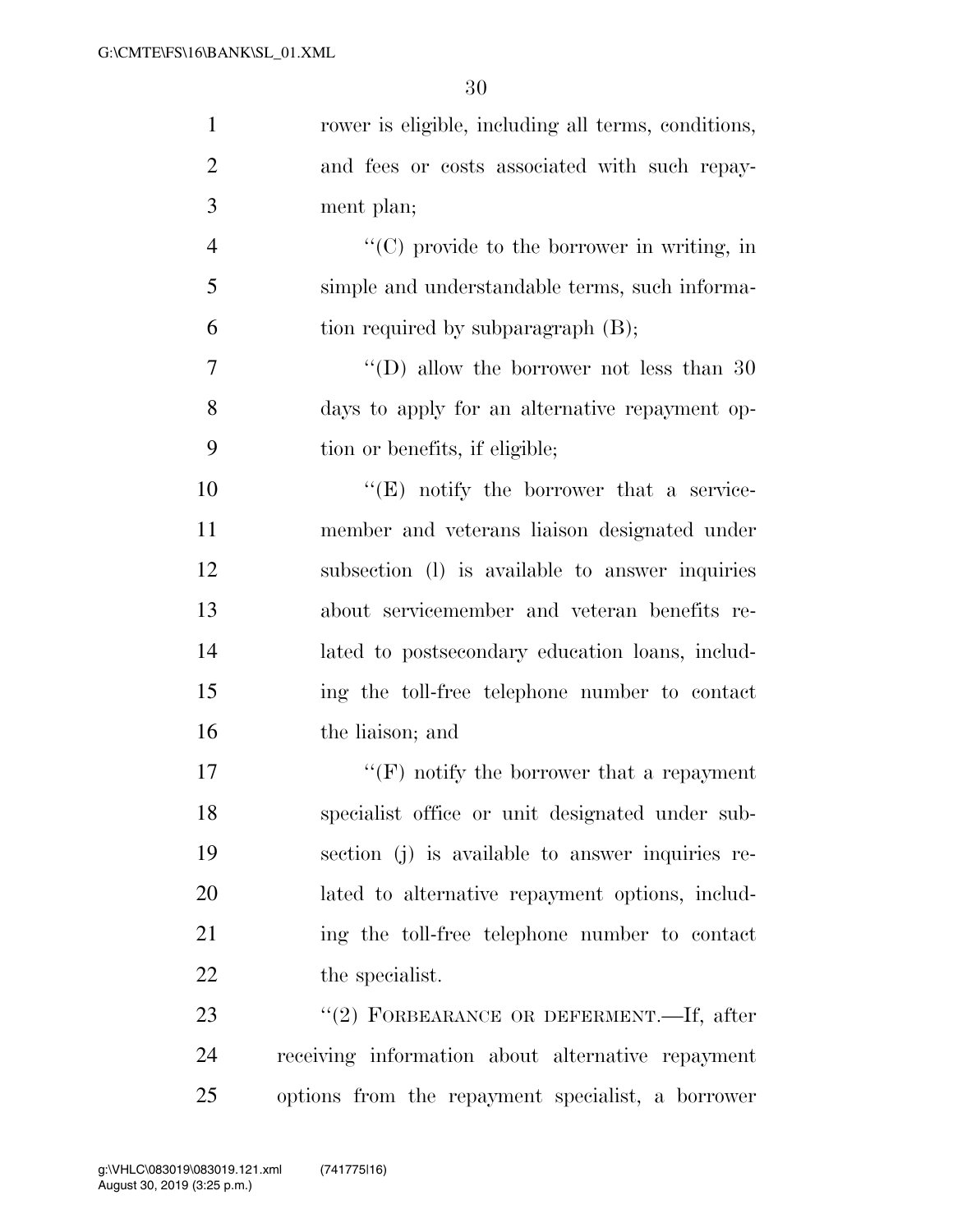| $\mathbf{1}$   | notifies the covered lender, servicer, or assignee that |
|----------------|---------------------------------------------------------|
| $\overline{2}$ | a long-term alternative repayment option is not ap-     |
| 3              | propriate, the covered lender, servicer, or assignee    |
| $\overline{4}$ | may comply with this subsection by providing the        |
| 5              | borrower, in writing, in simple and understandable      |
| 6              | terms, information about short-term options to ad-      |
| 7              | dress an anticipated short-term difficulty in making    |
| 8              | payments, such as forbearance or deferment options,     |
| 9              | including all terms, conditions, and fees or costs as-  |
| 10             | sociated with such options.                             |
| 11             | $\cdot\cdot(3)$ NOTIFICATION PROCESS.—                  |
| 12             | "(A) IN GENERAL.—Each covered lender,                   |
| 13             | servicer, or assignee shall establish a process, in     |
| 14             | accordance with paragraph $(1)$ , for a borrower        |
| 15             | to notify the covered lender, servicer, or as-          |
| 16             | signee that—                                            |
| 17             | "(i) the borrower is having difficulty                  |
| 18             | making payments on a postsecondary edu-                 |
| 19             | cation loan; and                                        |
| 20             | "(ii) a long-term alternative repay-                    |
| 21             | ment option is not appropriate.                         |
| 22             | "(B) BUREAU REQUIREMENTS.—The Di-                       |
| 23             | rector of the Bureau shall, based on consumer           |
| 24             | testing and in consultation with the Secretary          |
| 25             | of Education, promulgate rules establishing             |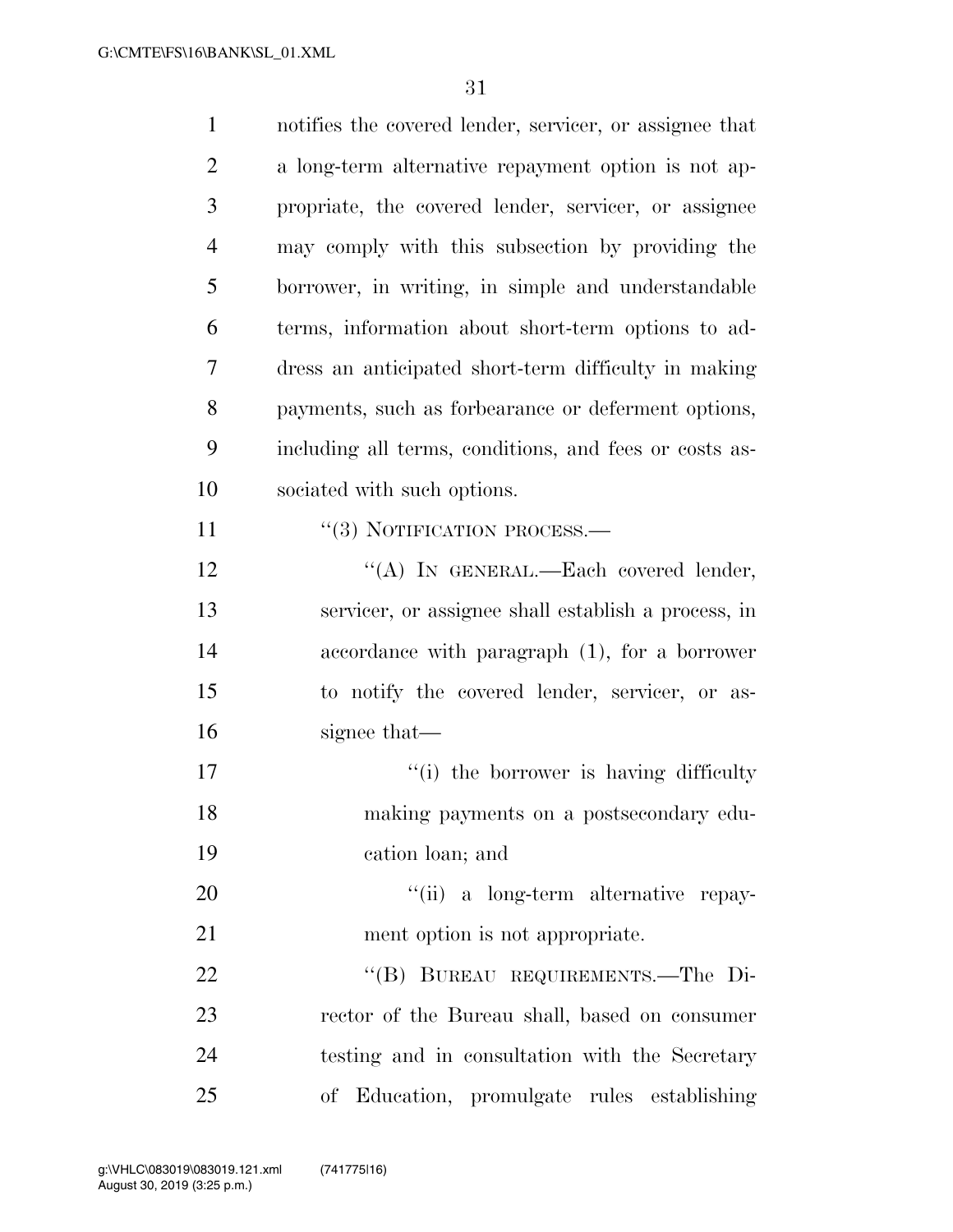minimum standards for covered lenders, servicers, or assignees in carrying out the re- quirements of this subsection and a model form for borrowers to notify a covered lender, servicer, or assignee of the information under this subsection.

 ''(l) SERVICEMEMBERS, VETERANS, AND POSTSEC-ONDARY EDUCATION LOANS.—

9 "(1) SERVICEMEMBER AND VETERANS LIAI- SON.—Each covered lender, servicer, or assignee shall designate an employee to act as the service- member and veterans liaison who is responsible for answering inquiries from servicemembers and vet- erans, and is specially trained on servicemember and veteran benefits under the Servicemembers Civil Re- lief Act and other Federal or State laws related to postsecondary education loans.

18 "(2) TOLL-FREE TELEPHONE NUMBER.—Each covered lender, servicer, or assignee shall maintain a 20 toll-free telephone number that shall—

21 ''(A) connect directly to the servicemember and veterans liaison designated under para-graph (1);

24  $\langle$  (B) be made available on the primary internet website of the covered lender, servicer,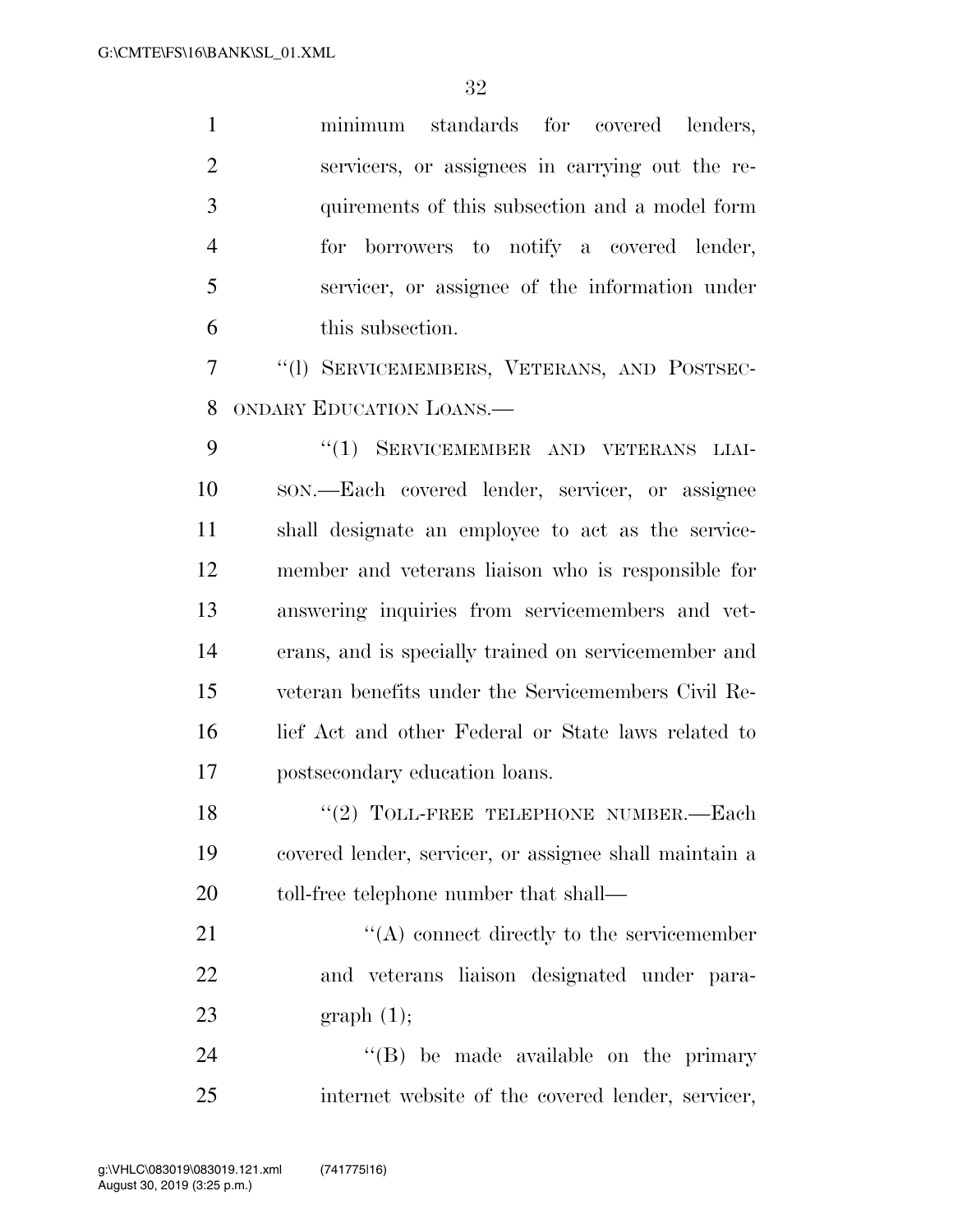| or assignee and on monthly billing statements; |
|------------------------------------------------|
| and                                            |

3  $\cdot$  (C) not subject borrowers to unreasonable call wait times.

5 "(3) PROHIBITION ON CHARGE OFFS AND DE- FAULT.—A covered lender, servicer, or assignee may not charge off or report a postsecondary education loan as delinquent, assigned to collection (internally or by referral to a third party), in default, or charged off to a credit reporting agency if the bor- rower is on active duty in the Armed Forces (as de-12 fined in section  $101(d)(1)$  of title 10, United States Code) serving in a combat zone (as designated by the President under section 112(c) of the Internal Revenue Code of 1986).

 ''(4) ADDITIONAL LIAISONS.—The Director, in consultation with the Secretary, shall determine ad- ditional entities with whom borrowers interact, in- cluding guaranty agencies, that shall designate an employee to act as the servicemember and veterans liaison who is responsible for answering inquiries from servicemembers and veterans and is specially trained on servicemembers and veteran benefits and option under the Servicemembers Civil Relief Act.

25 "(m) BORROWER'S LOAN HISTORY.—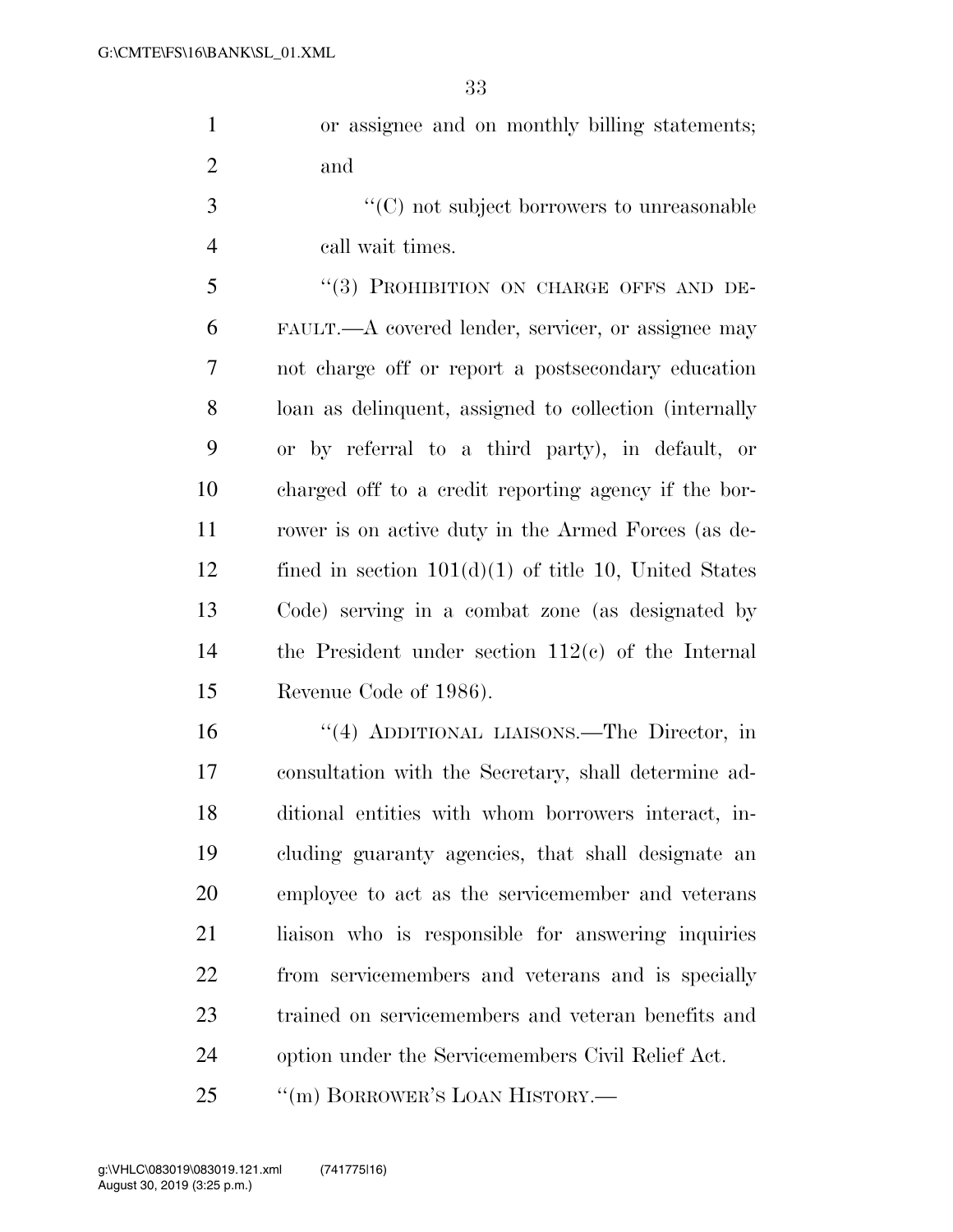| $\mathbf{1}$   | "(1) IN GENERAL.—A covered lender, servicer,        |
|----------------|-----------------------------------------------------|
| $\overline{2}$ | or assignee shall make available in a secure elec-  |
| 3              | tronic form usable by borrowers, or in writing upon |
| $\overline{4}$ | request, the loan history of each borrower for each |
| 5              | postsecondary education loan, separately desig-     |
| 6              | nating—                                             |
| $\overline{7}$ | "(A) payment history, including repayment           |
| 8              | plan and payments—                                  |
| 9              | "(i) made on such loan to previous                  |
| 10             | covered lender, servicer, or assignee; and          |
| 11             | "(ii) qualifying toward a loan forgive-             |
| 12             | ness program and designating such pro-              |
| 13             | gram;                                               |
| 14             | loan history, including<br>$\lq\lq (B)$<br>any      |
| 15             | forbearances, deferrals, delinquencies, assign-     |
| 16             | ment to collection, and charge offs;                |
| 17             | $\lq\lq$ (C) annual percentage rate history;        |
| 18             | $\lq\lq$ (D) key loan terms, including application  |
| 19             | of payments to interest, principal, and fees,       |
| 20             | origination date, principal, capitalized interest,  |
| 21             | annual percentage rate, including any cap, loan     |
| 22             | term, and any contractual incentives;               |
| 23             | " $(E)$ amount due to pay off the out-              |
| 24             | standing balance; and                               |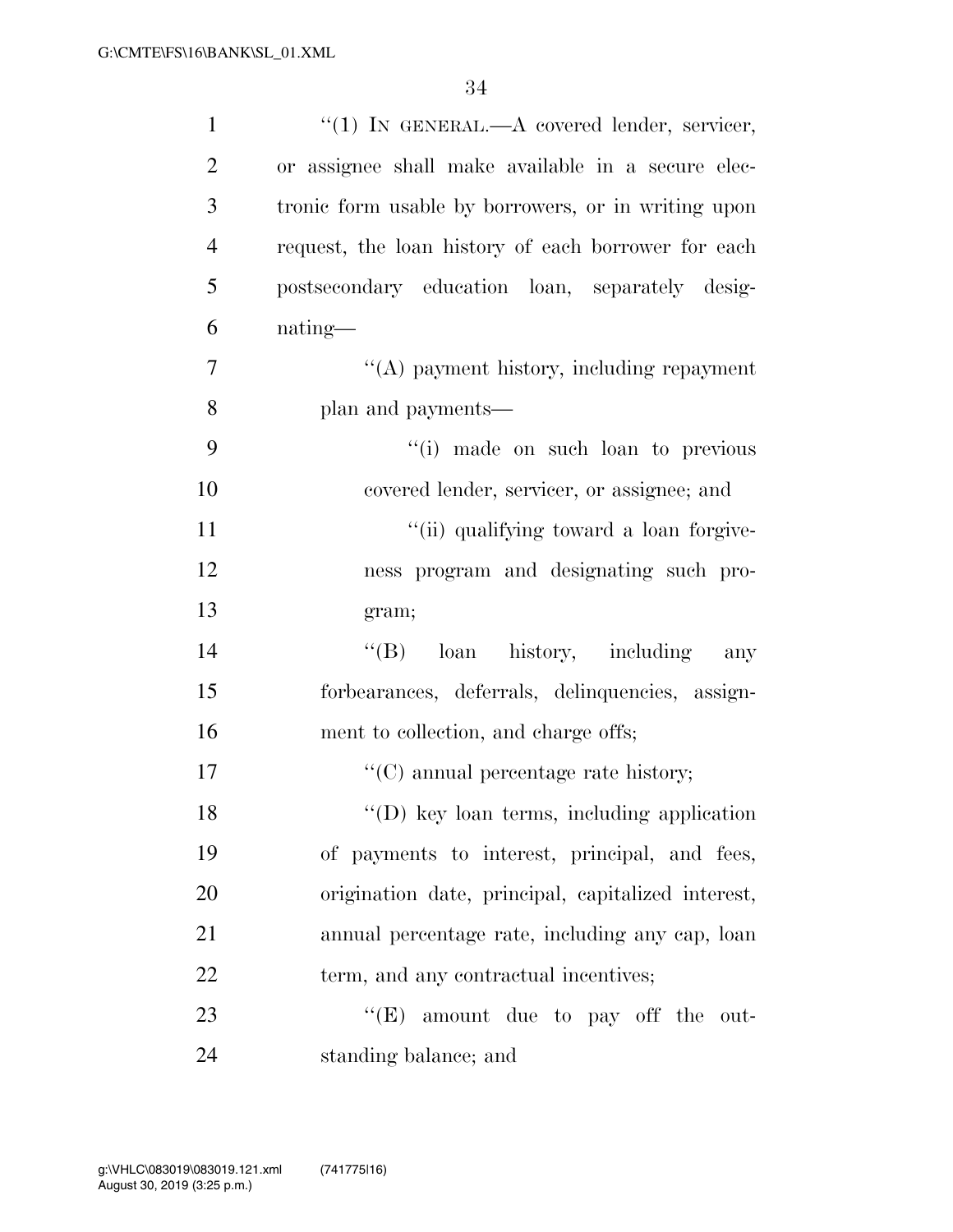| $\mathbf{1}$   | $\lq\lq(F)$ any other items determined appro-         |
|----------------|-------------------------------------------------------|
| $\overline{2}$ | priate by rule of the Bureau.                         |
| 3              | "(2) ORIGINAL DOCUMENTATION.—A covered                |
| $\overline{4}$ | lender, servicer, or assignee shall make available to |
| 5              | the borrower, if requested, at no charge, copies of   |
| 6              | the original loan documents and the promissory note   |
| 7              | for each postsecondary education loan.                |
| 8              | "(n) ADDITIONAL SERVICING STANDARDS.—                 |
| 9              | " $(1)$ PROHIBITIONS.—A covered lender,               |
| 10             | servicer, or assignee may not—                        |
| 11             | "(A) charge a fee for responding to a                 |
| 12             | qualified written request under this paragraph;       |
| 13             | $\lq\lq$ fail to take timely action to respond        |
| 14             | to a qualified written request from a borrower        |
| 15             | to correct an error relating to an allocation of      |
| 16             | payment or the payoff amount of the postsec-          |
| 17             | ondary education loan;                                |
| 18             | "(C) fail to take reasonable steps to avail"          |
| 19             | the borrower of all possible alternative repay-       |
| 20             | ment arrangements to avoid default;                   |
| 21             | "(D) fail to perform the obligations re-              |
| 22             | quired under title IV of the Higher Education         |
| 23             | Act of $1965$ ;                                       |
| 24             | " $(E)$ fail to respond within 10 business            |
| 25             | days to a request from a borrower to provide          |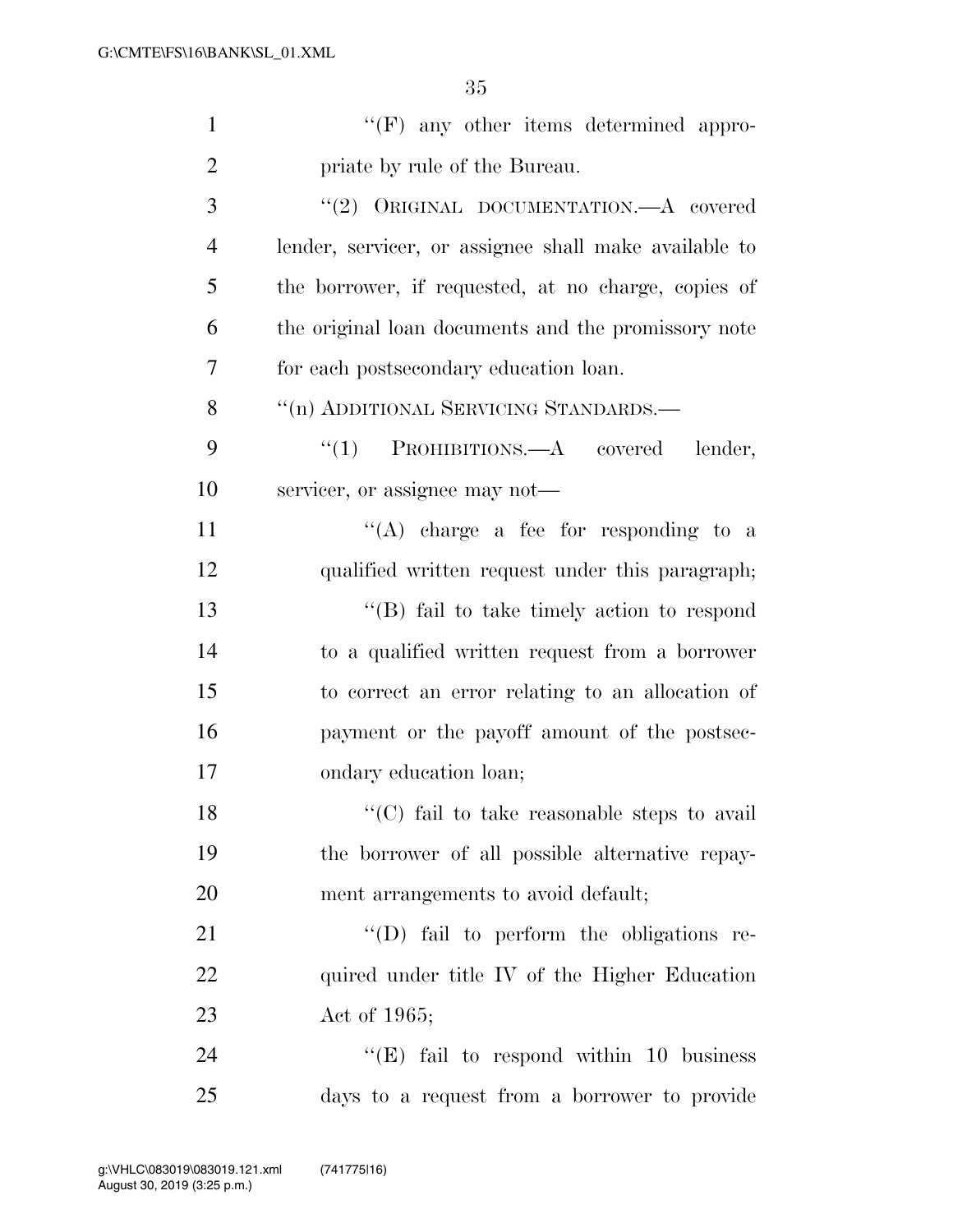| $\mathbf{1}$   | the name, address, and other relevant contact          |
|----------------|--------------------------------------------------------|
| $\overline{2}$ | information of the loan holder of the borrower's       |
| 3              | postsecondary education loan or, for a Federal         |
| $\overline{4}$ | Direct Loan or a Federal Perkins Loan, the             |
| 5              | Secretary of Education, or the institution of          |
| 6              | higher education who made the loan, respec-            |
| $\overline{7}$ | tively;                                                |
| 8              | " $(F)$ fail to comply with any applicable re-         |
| 9              | quirement of the Servicemembers Civil Relief           |
| 10             | Act;                                                   |
| 11             | $\lq\lq(G)$ charge a convenience, processing, or       |
| 12             | any other fee for payments made electronically         |
| 13             | or by telephone;                                       |
| 14             | "(H) fail to comply with any other obliga-             |
| 15             | tion that the Bureau, by regulation, has deter-        |
| 16             | mined to be appropriate to carry out the con-          |
| 17             | sumer protection purposes of this paragraph; or        |
| 18             | "(I) fail to perform other standard serv-              |
| 19             | icing duties and functions.                            |
| 20             | BUSINESS HOURS.—Covered<br>(2)<br>lenders,             |
| 21             | servicers, or assignees shall be open for borrower in- |
| 22             | quiries and outreach—                                  |
| 23             | "(A) during normal business hours, Mon-                |
| 24             | day through Friday;                                    |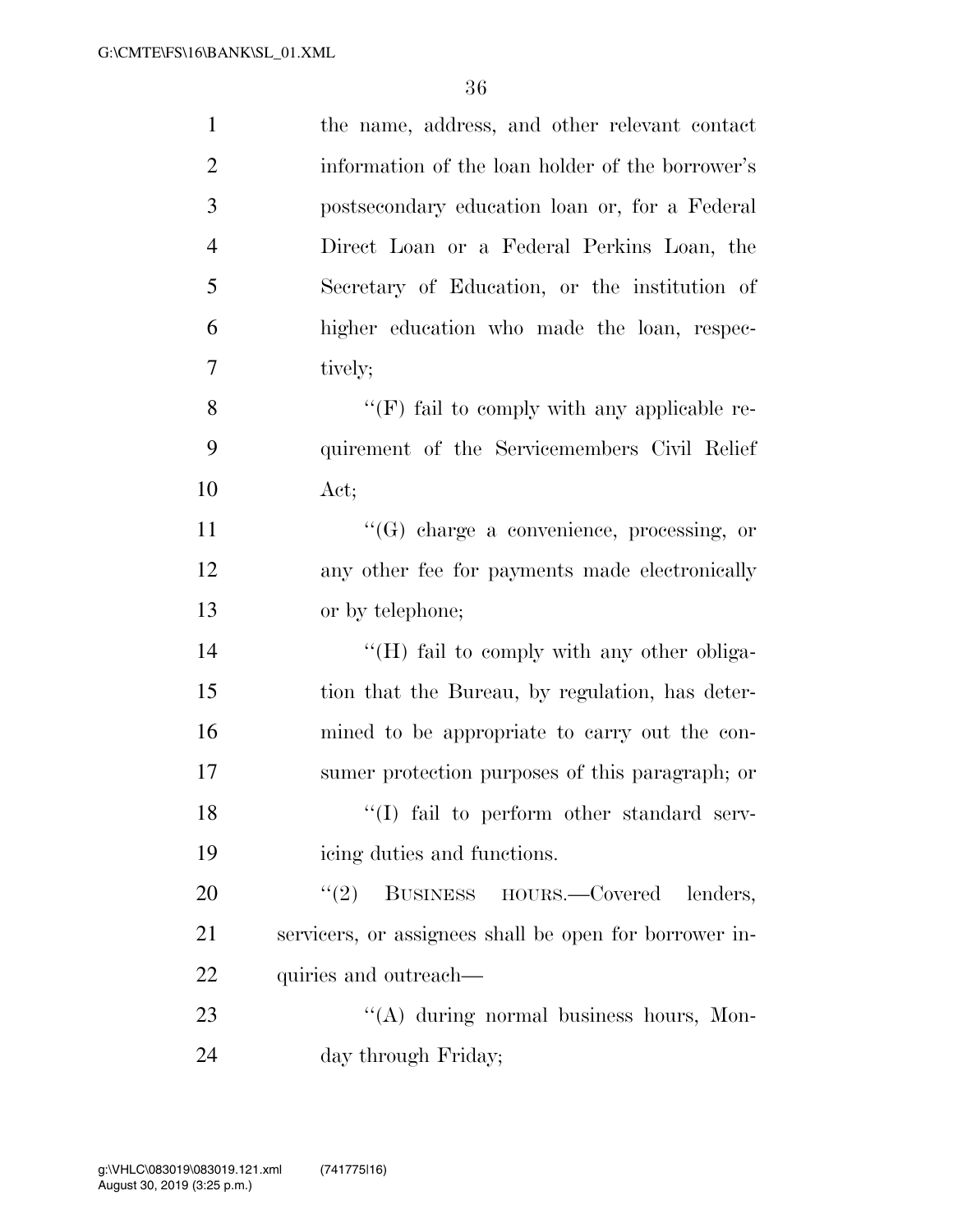''(B) after business hours, Monday through Friday, including for not less than 3 hours after 5:00 p.m. in all continental United States time zones ''(C) for not less than 6 hours on Satur- day; and 7 ''(D) for not less than 6 hours on Sunday. ''(3) ADDITIONAL STANDARDS.—The Bureau may issue rules establishing additional servicing standards to reduce delinquencies, assignment to col- lections, defaults, and charge offs, and to ensure borrowers understand their rights and obligations related to their postsecondary education loans. ''(o) PROHIBITION ON LIMITING BORROWER LEGAL ACTION BY COVERED LENDER, SERVICER, OR AS- SIGNEE.— 17 <sup>''</sup>(1) WAIVER OF RIGHTS AND REMEDIES.—Any rights and remedies available to borrowers against covered lenders, servicers, or assignees may not be waived by any agreement, policy, or form, including

 by a mandatory predispute arbitration agreement or class action waiver.

23 "(2) PREDISPUTE ARBITRATION AGREE- MENTS.—No limitation or restriction on the ability of a borrower to pursue a claim in court with respect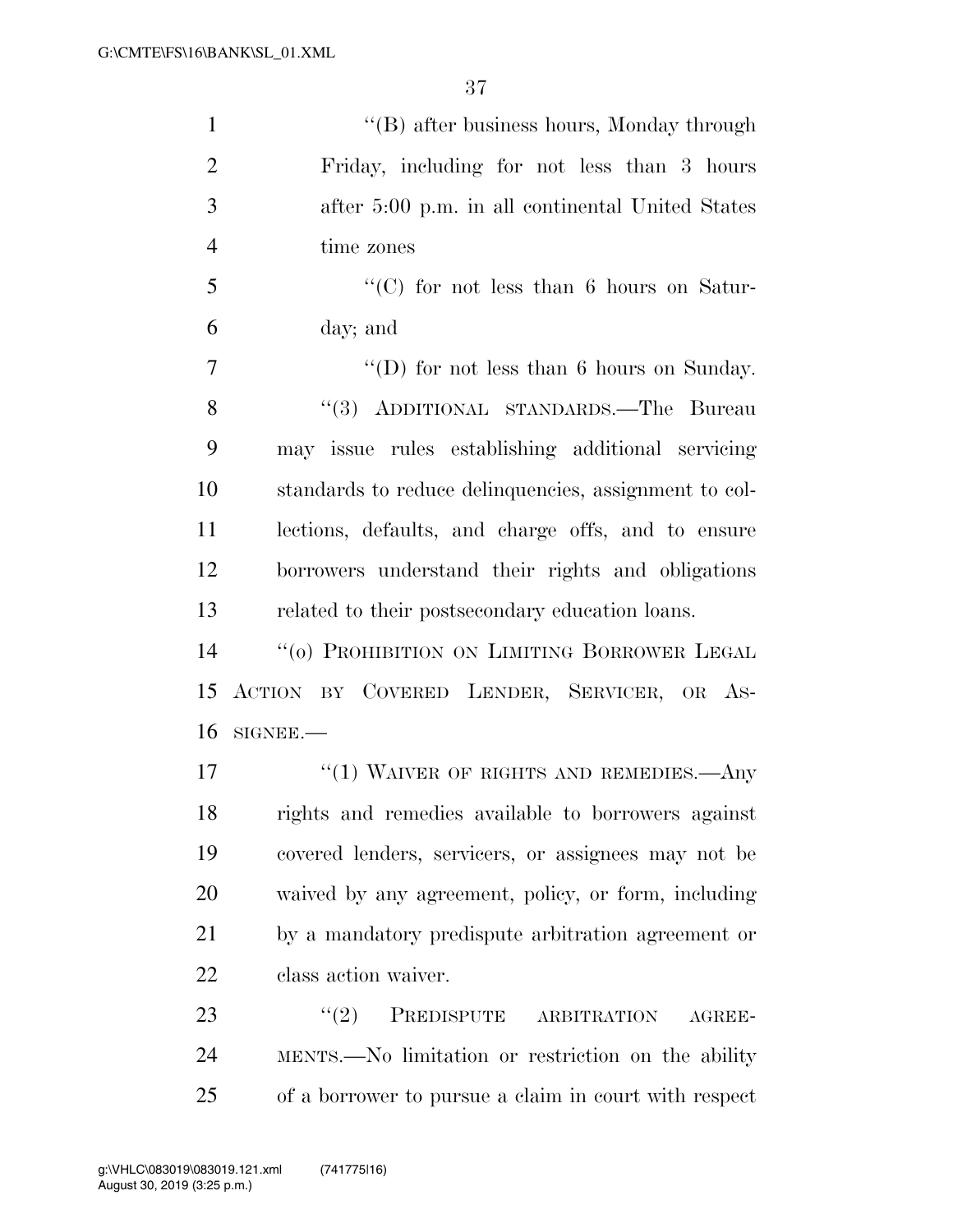to a postsecondary education loan, including manda- tory predispute arbitration agreements and class ac- tion waivers, shall be valid or enforceable by a cov- ered lender, servicer, or assignee, including as a third-party beneficiary or by estoppel.

 ''(p) PREEMPTION.—Nothing in this paragraph may be construed to preempt any provision of State law regard- ing postsecondary education loans where the State law provides stronger consumer protections.

 ''(q) CIVIL LIABILITY.—A covered lender, servicer, or assignee that fails to comply with any requirement im- posed under this paragraph shall be deemed a creditor that has failed to comply with a requirement under this chapter for purposes of liability under section 130 and such covered lender, servicer, or assignee shall be subject to the liability provisions under such section, including the 17 provisions under paragraphs  $(1)$ ,  $(2)(A)(i)$ ,  $(2)(B)$ , and 18 (3) of section 130(a).

 ''(r) ELIGIBILITY FOR DISCHARGE.—The Bureau shall issue rules requiring covered lender, servicer, or as-signee to—

 $\frac{22}{10}$  <sup>(1)</sup> identify and contact borrowers who may be eligible for student loan discharge by the Secretary, including under section 437 of the Higher Education Act of 1965; and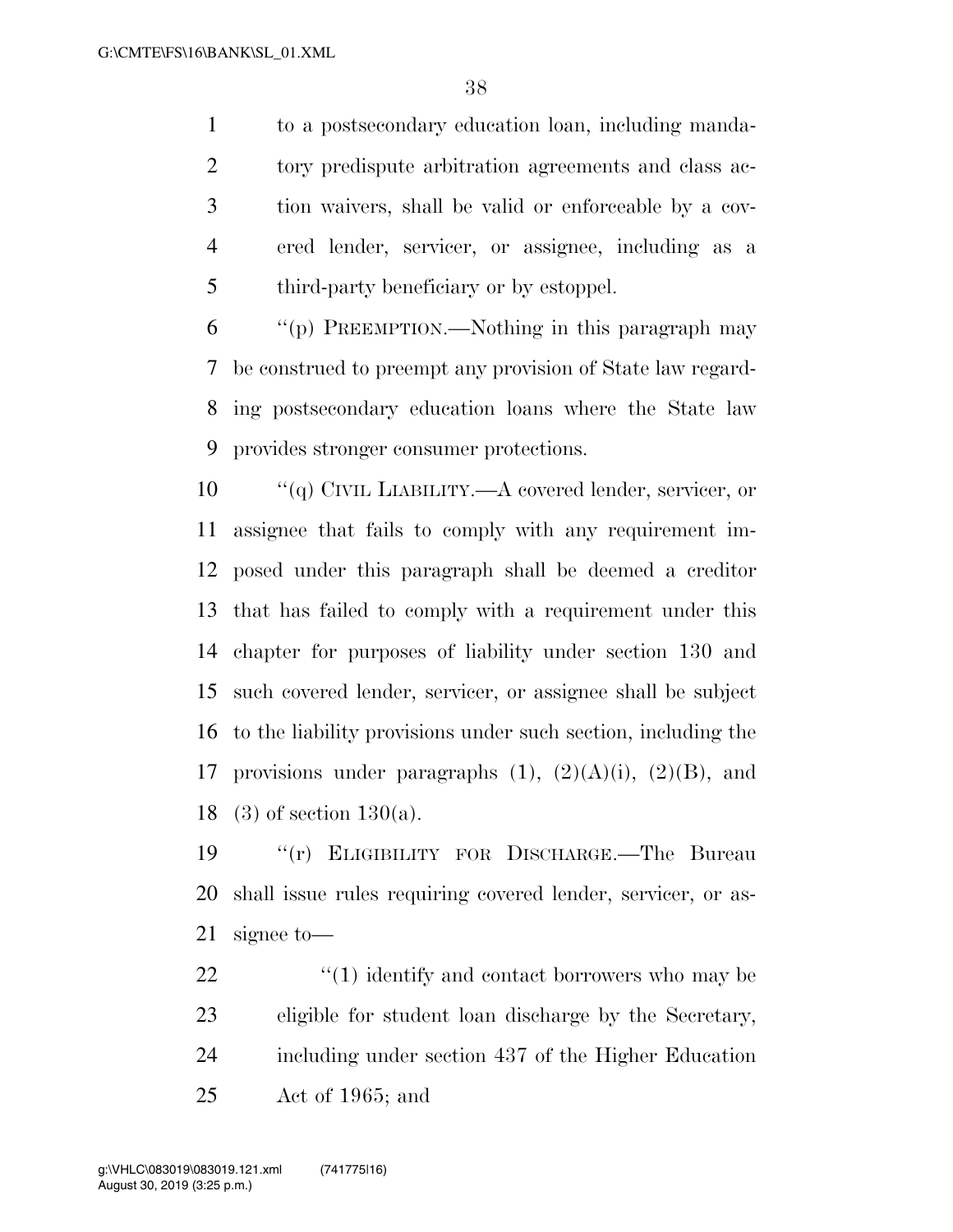1  $\frac{1}{2}$  provide the borrower, in writing, in simple and understandable terms, information about obtain-ing such discharge.

 ''(s) MODEL DISCLOSURE FORM FOR ALTERNATIVE REPAYMENT OPTIONS, FORBEARANCE, AND DEFERMENT OPTIONS.—Not later than 2 years after the date of enact- ment of this section, the Director of the Bureau shall, based on consumer testing and in consultation with the Secretary of Education, develop and issue, pursuant to a formal rulemaking, model forms to allow borrowers to compare alternative repayment options, forbearance, and deferment options with the borrower's existing repayment plan with respect to a postsecondary education loan. In developing such forms, the Director shall consider and evaluate the following for inclusion:

 ''(1) The total amount to be paid over the life of the loan.

- 18 ''(2) The total amount in interest to be paid over the life of the loan.
- 20  $\frac{1}{2}$  (3) The monthly payment amount.

21  $\frac{4}{4}$  The expected pay-off date.

- 22 ''(5) Other related fees and costs, as applicable.
- 23 "(6) Eligibility requirements, and how the bor- rower can apply for an alternative repayment option, forbearance, or deferment option.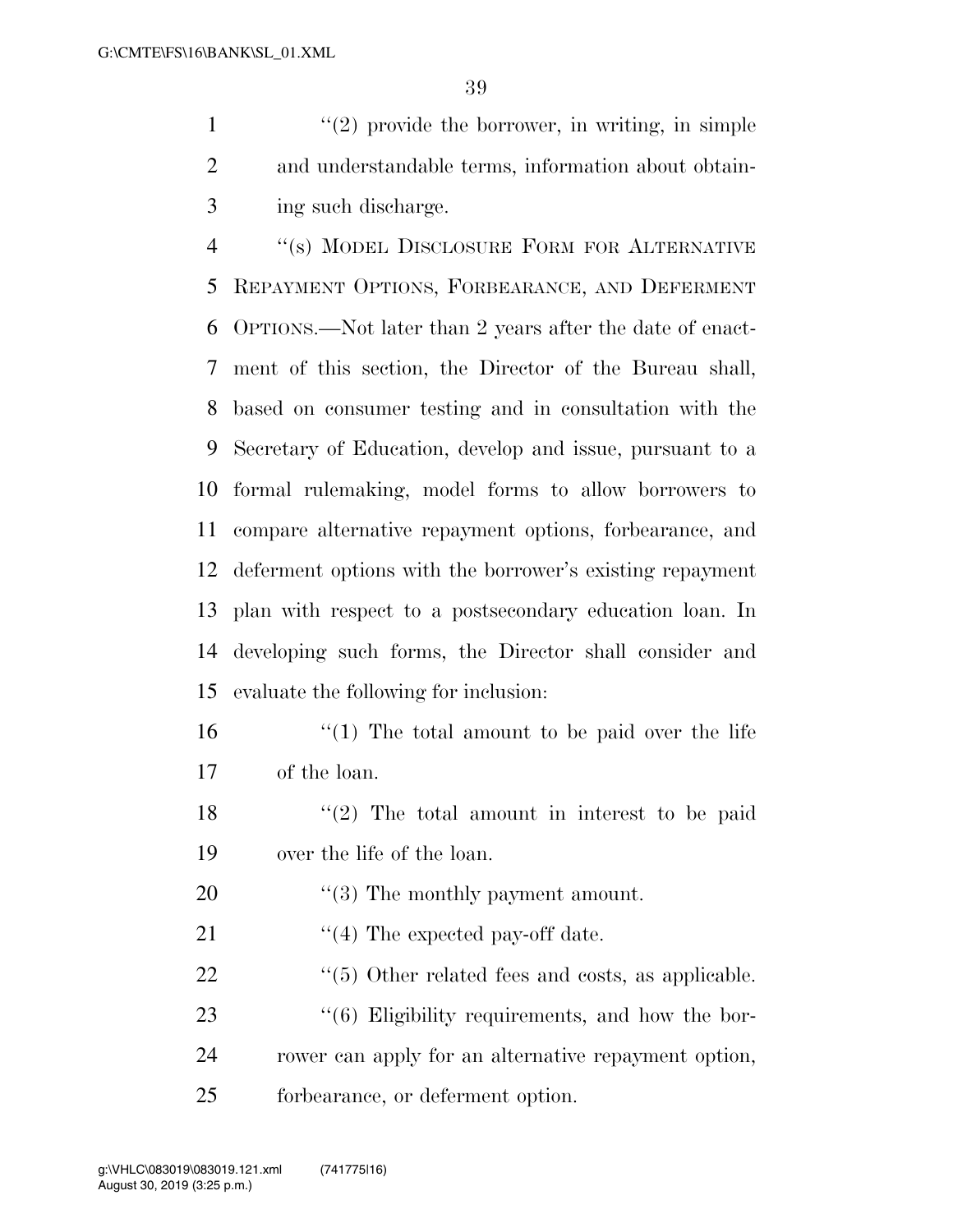$\frac{1}{2}$  (7) Any relevant consequences due to action or inaction, such as default, including any actions that would result in the loss of eligibility for alternative repayment options, forbearance, or deferment op-tions.

 ''(t) STUDENT LOAN SERVICING INTERAGENCY WORKING GROUP.—

8 "(1) IN GENERAL.—Not later than 30 days after the date of enactment of this section, the Di- rector of the Bureau shall establish a student loan servicing interagency working group co-chaired by the Director and the Secretary of Education and in- cluding the Chief Operating Officer of the Office of Federal Student Aid of the Department of Edu- cation, the Director of the Office of Management and Budget, the Secretary of the Treasury, and the heads of any other relevant Federal departments or agencies.

19 "(2) ADVISORY REPORT ON RULEMAKING.—

20 "(A) In GENERAL.—Not later than 120 days after the date the working group under paragraph (1) is established, the working group shall publish an advisory report making rec- ommendations to the Director of the Bureau re-lated to the promulgation of regulations under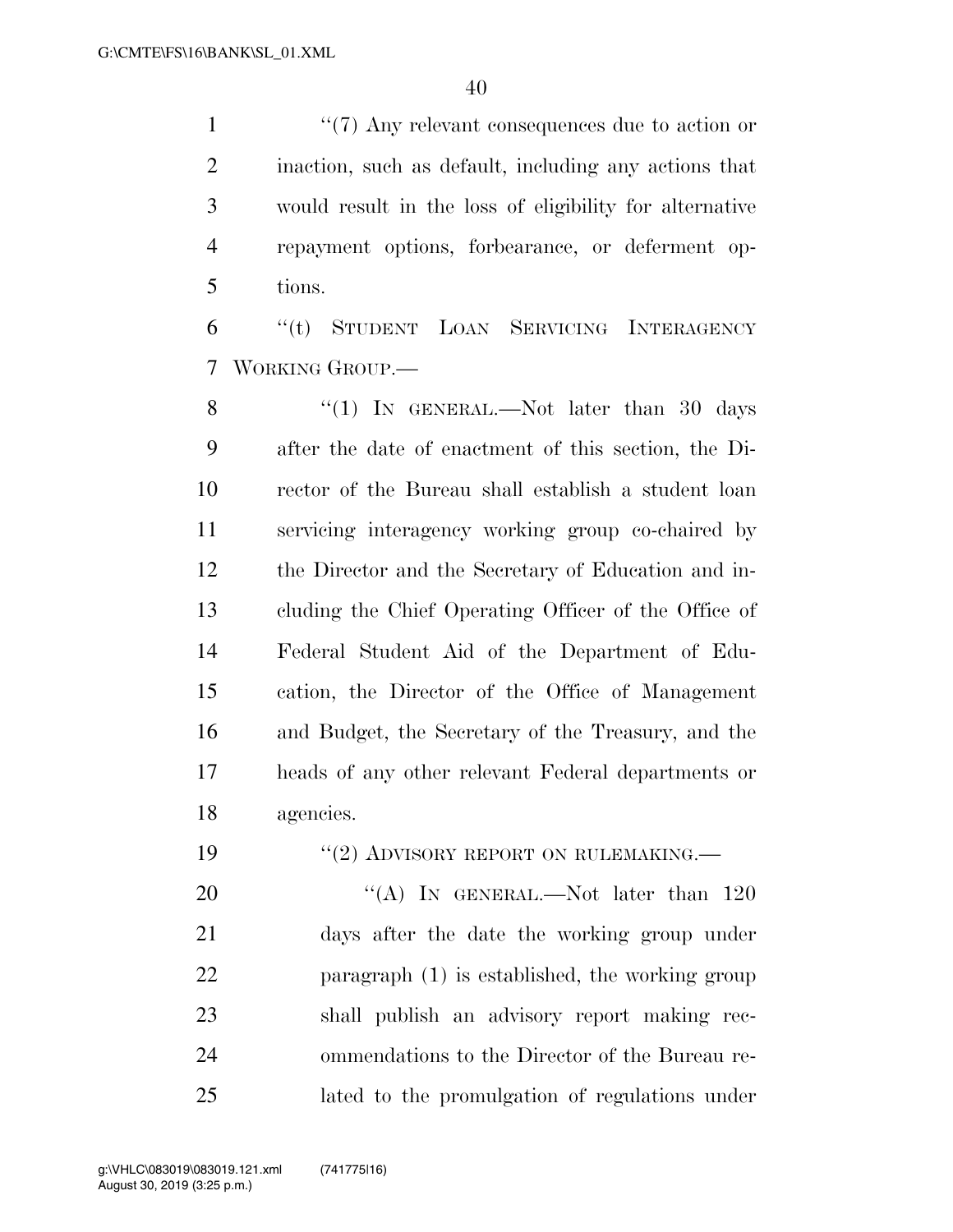1 this section with respect to entities with which the Secretary has entered into a contract under section 456 of the Higher Education Act of 1965.

 ''(B) PUBLIC FEEDBACK.—Following the publication of the advisory report required under subparagraph (A), the working group shall accept, for not less than 60 days, from the public specific feedback on the recommenda-tions included in the report.

11 "(3) PUBLICATION OF FINAL RECOMMENDA- TIONS.—Not later than 30 days following the con- clusion of the public feedback process described in paragraph (2)(B), the working group shall publish final recommendations for the Director of the Bu- reau related to the promulgation of regulations under this section.

18 "(4) POLICY DIRECTION TO FEDERAL STUDENT AID.—The working group shall develop and propose policy direction for the Secretary of Education to issue to the Office of Federal Student Aid, through which the Office of Federal Student Aid shall incor- porate, into contracts awarded under section 456 of the Higher Education Act of 1965, applicable re-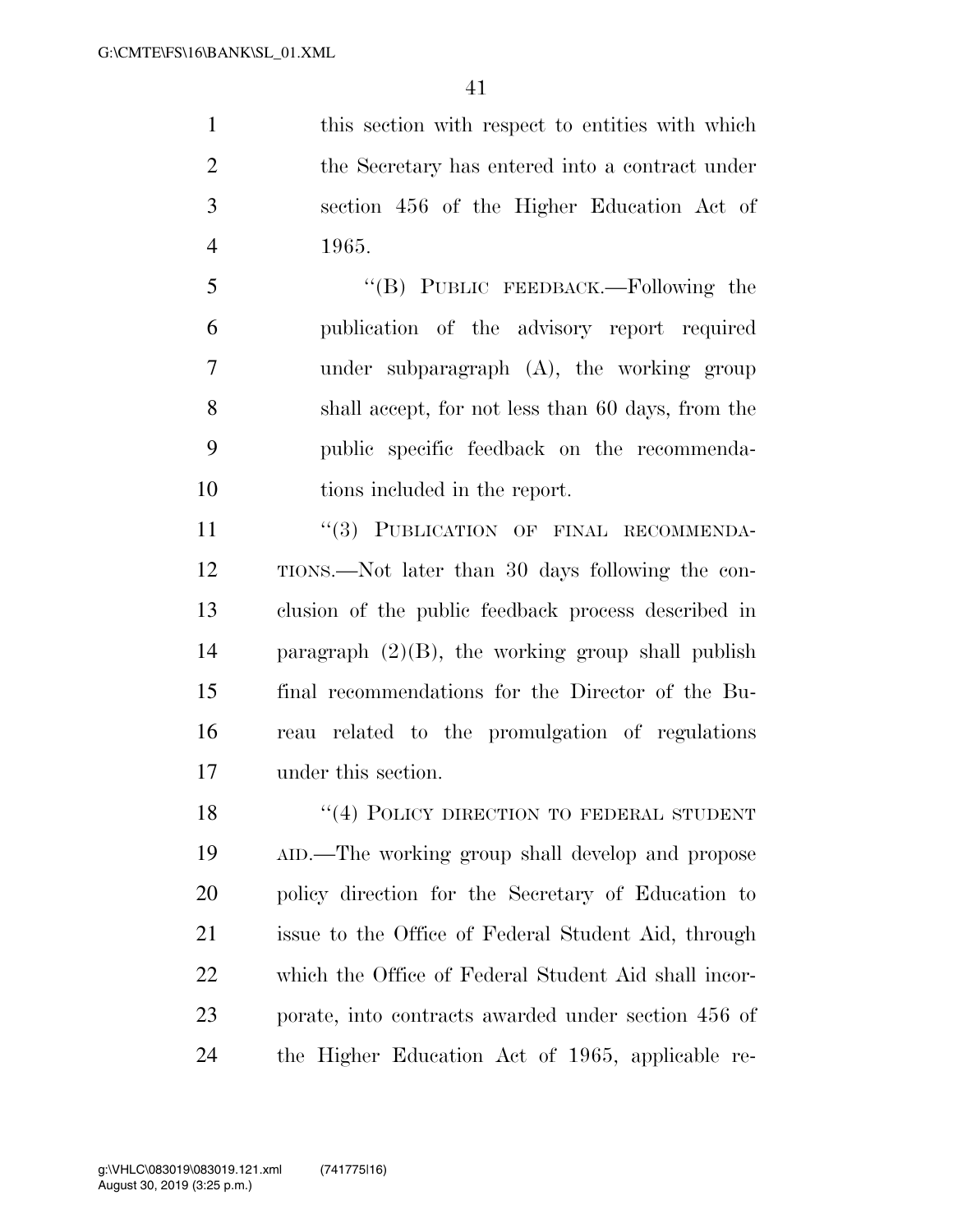| $\mathbf{1}$   | quirements and standards promulgated under this         |
|----------------|---------------------------------------------------------|
| $\overline{2}$ | section.                                                |
| 3              | $\cdot\cdot$ (5) MEETINGS.—After the working group pub- |
| $\overline{4}$ | lishes final recommendations under paragraph (3),       |
| 5              | the working group shall meet not less often than        |
| 6              | once per year including to-                             |
| 7              | $\lq\lq$ evaluate the application of regulations        |
| 8              | promulgated under this section on entities with         |
| 9              | which the Secretary has entered into a contract         |
| 10             | under section 456 of the Higher Education Act           |
| 11             | of $1965;$                                              |
| 12             | "(B) evaluate the Office of Federal Stu-                |
| 13             | dent Aid's implementation of policy direction           |
| 14             | developed pursuant to paragraph $(4)$ ;                 |
| 15             | "(C) develop and implement an oversight                 |
| 16             | plan to ensure compliance by entities with              |
| 17             | which the Secretary has entered into a contract         |
| 18             | under section 456 of the Higher Education Act           |
| 19             | of 1965 with policy direction developed under           |
| 20             | paragraph (4) and regulations promulgated               |
| 21             | under this section; and                                 |
| 22             | $\lq\lq$ ) undertake other activities to improve        |
| 23             | coordination among the members of the work-             |
| 24             | ing group as it relates to the Secretary's admin-       |
| 25             | istration of the Federal Direct Loan Program.           |